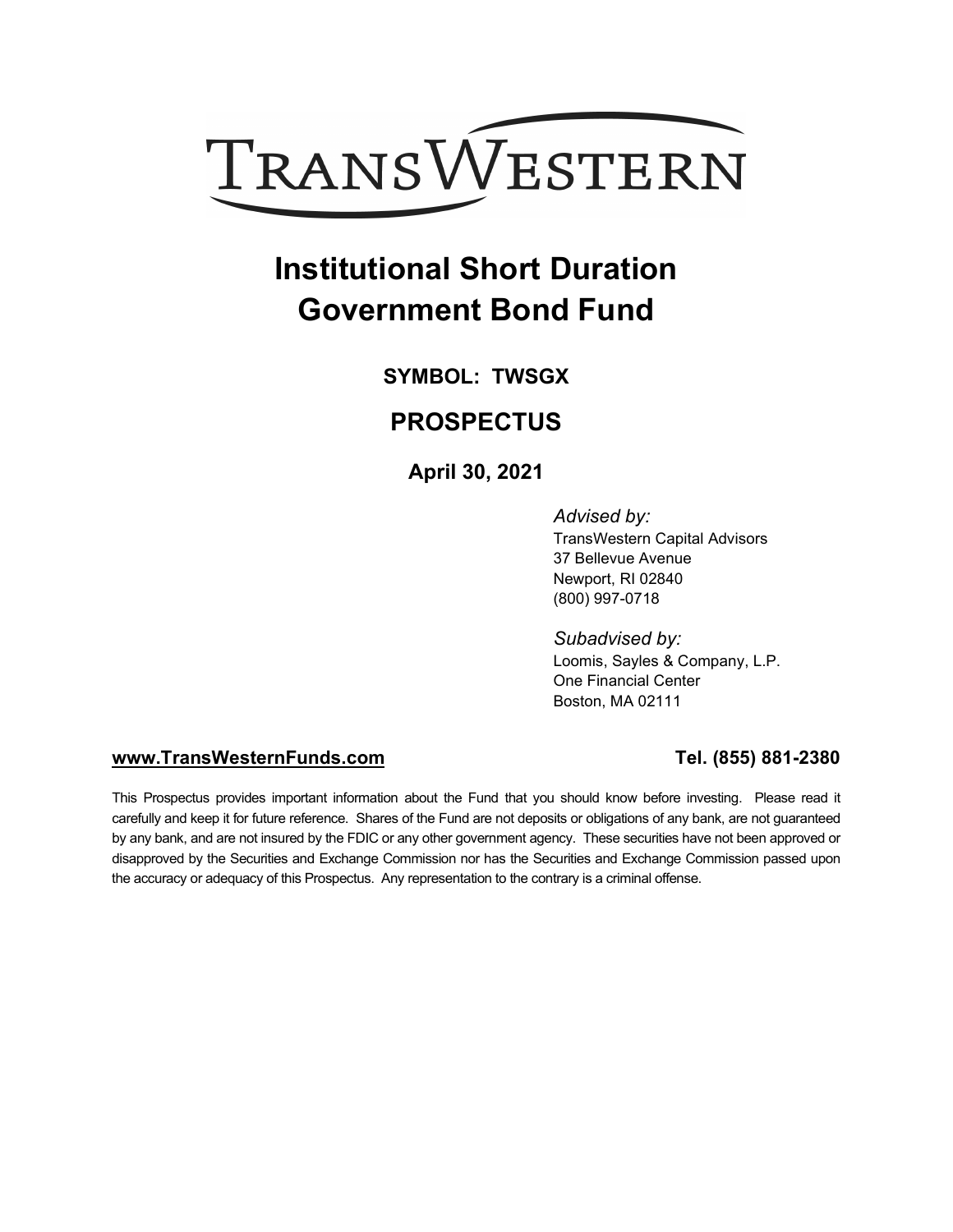### **TABLE OF CONTENTS**

| <b>ADDITIONAL INFORMATION ABOUT</b>               |     |
|---------------------------------------------------|-----|
|                                                   |     |
|                                                   |     |
|                                                   |     |
|                                                   |     |
|                                                   |     |
|                                                   |     |
|                                                   |     |
|                                                   |     |
|                                                   |     |
|                                                   |     |
|                                                   |     |
|                                                   |     |
|                                                   |     |
|                                                   |     |
| FREQUENT PURCHASES AND REDEMPTIONS OF FUND SHARES | .13 |
|                                                   |     |
|                                                   |     |
|                                                   |     |
|                                                   |     |
|                                                   |     |
|                                                   |     |
|                                                   |     |
|                                                   |     |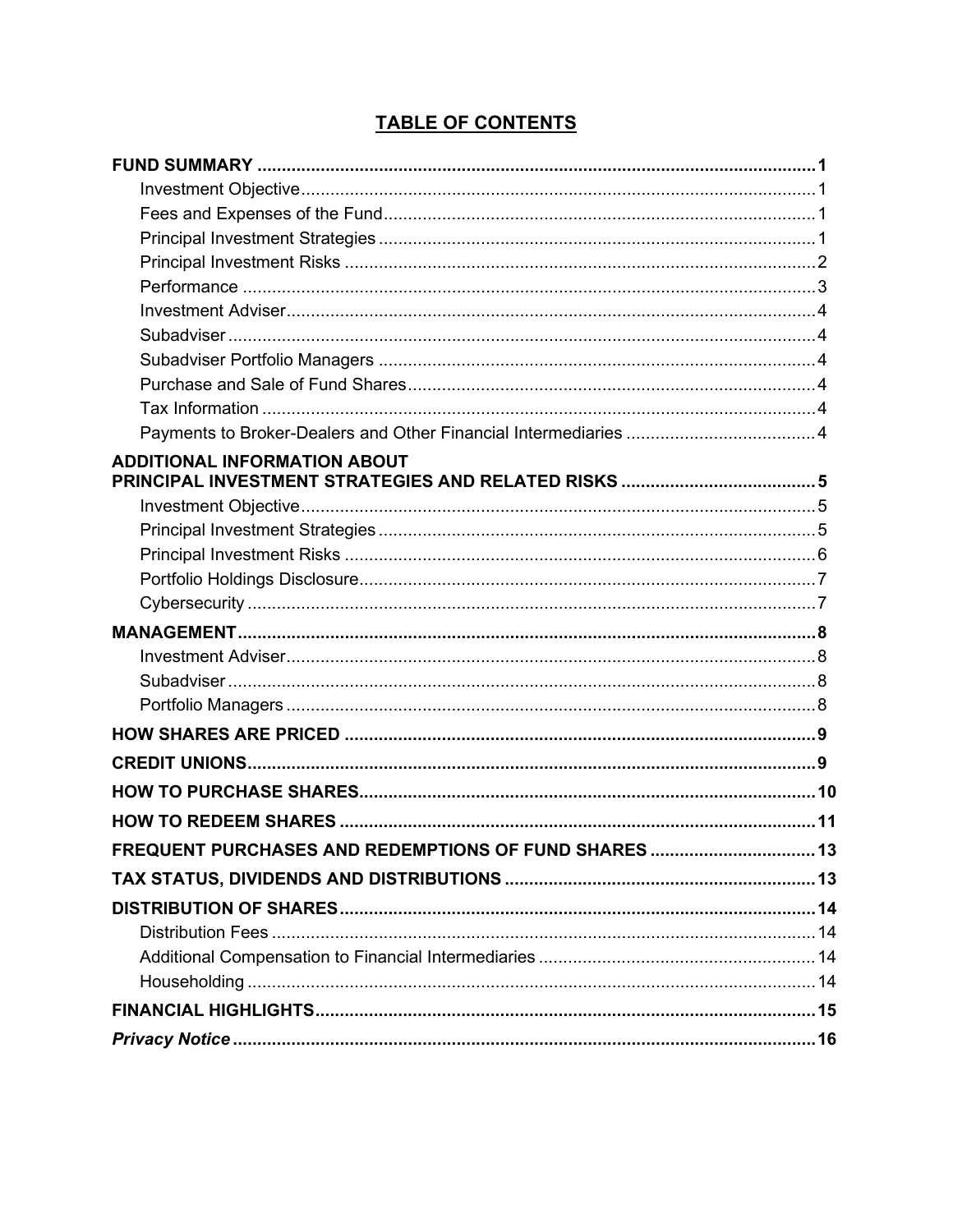### **FUND SUMMARY**

**Investment Objective:** The Fund seeks to provide income consistent with liquidity, and limited credit and interest rate risk.

**Fees and Expenses of the Fund:** The following table describes the fees and expenses that you may pay if you buy, hold, and sell shares of the Fund. You may pay other fees, such as brokerage commissions and other fees to financial intermediaries, which are not reflected in the tables and examples below.

| <b>Shareholder Fees</b>                                                           |            |
|-----------------------------------------------------------------------------------|------------|
| (fees paid directly from your investment)                                         |            |
| Maximum Sales Charge (Load) Imposed on Purchases                                  |            |
| (as a % of offering price)                                                        | None       |
| Maximum Deferred Sales Charge (Load)                                              |            |
| (as a % of original purchase price)                                               | None       |
| Maximum Sales Charge (Load) Imposed                                               |            |
| on Reinvested Dividends and other Distributions                                   | None       |
| Redemption Fee                                                                    | 0.25%      |
| (as a % of amount redeemed on shares held less than 30 days)                      |            |
| <b>Annual Fund Operating Expenses</b>                                             |            |
| (expenses that you pay each year as a percentage of the value of your investment) |            |
| <b>Management Fees</b>                                                            | 0.45%      |
| Distribution and/or Service (12b-1) Fees                                          | 0.10%      |
| <b>Other Expenses</b>                                                             | 0.14%      |
| <b>Total Annual Fund Operating Expenses</b>                                       | 0.69%      |
| Fee Waiver and Reimbursement (1)                                                  | $(0.04)$ % |
| Total Annual Fund Operating Expenses After Fee Waiver and Reimbursement           | 0.65%      |

(1) The Fund's adviser has contractually agreed to reduce fees and absorb expenses of the Fund until at least April 30, 2022, if necessary to ensure that the Total Annual Fund Operating Expenses after fee waiver and/or reimbursement (exclusive of any front-end or contingent deferred loads; brokerage fees and commissions, acquired fund fees and expenses; fees and expenses associated with instruments in other collective investment vehicles or derivative instruments (including for example options and swap fees and expenses); borrowing costs (such as interest and dividend expense on securities sold short); taxes; and extraordinary expenses, such as litigation expenses (which may include indemnification of Trust officers and Trustees and contractual indemnification of Fund service providers (other than the adviser)) do not exceed 0.65%. This agreement may be terminated only by the Trust's Board of Trustees on 60 days' written notice to the adviser.

*Example:* This Example is intended to help you compare the cost of investing in the Fund with the cost of investing in other mutual funds.

The Example assumes that you invest \$10,000 in the Fund for the time periods indicated and then redeem all of your shares at the end of those periods. The Example also assumes that your investment has a 5% return each year and that the Fund's operating expenses remain the same. Although your actual costs may be higher or lower, based upon these assumptions your costs would be:

| 1 Year | <b>3 Years</b> | 5 Years | 10 Years |
|--------|----------------|---------|----------|
| \$66   | \$217          | \$380   | \$855    |

*Portfolio Turnover:* The Fund pays transaction costs, such as commissions, when it buys and sells securities (or "turns over" its portfolio). A higher portfolio turnover may indicate higher transaction costs and may result in higher taxes when Fund shares are held in a taxable account. These costs, which are not reflected in annual fund operating expenses or in the Example, affect the Fund's performance. During the most recent fiscal year, the Fund's portfolio turnover rate was 433% of the average value of its portfolio.

**Principal Investment Strategies:** The Fund limits its investments and strategy so as to qualify for investment by state and nationally chartered banks, federal savings institutions, and federal credit unions under current applicable federal regulations.

The Fund invests 100% of its assets in liquid, high-quality fixed and variable rate U.S. Government bonds, cash and cash equivalents. Under current federal banking regulations, these U.S. Government bonds would receive a risk weighting of 0% to 20% for the purpose of calculating risk-based capital requirements. The Fund intends that a bank's investment in the Fund would receive a 20% risk weighting for the purpose of this calculation.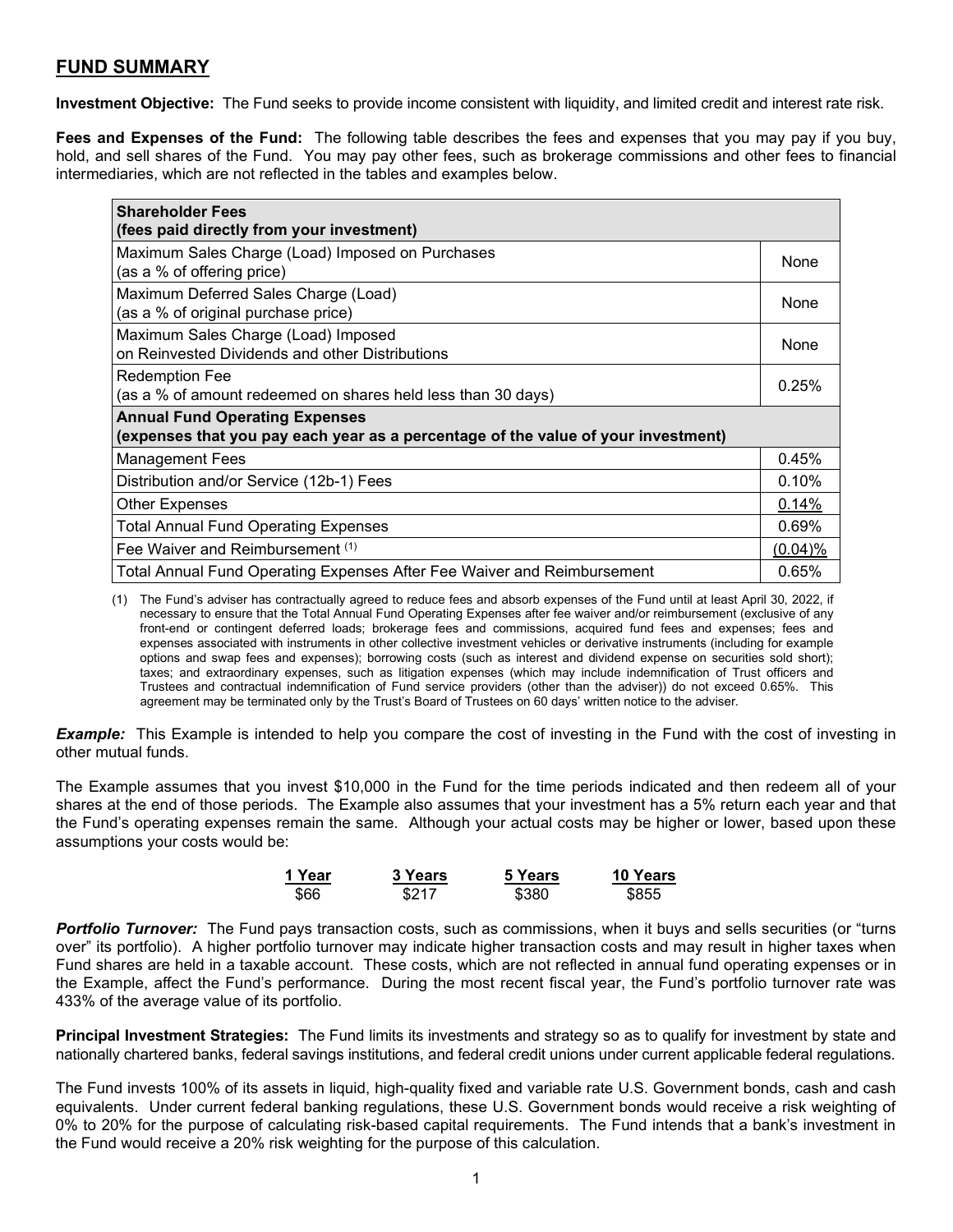The Fund defines U.S. Government bonds as (i) United States Treasury bills, notes, and bonds, (ii) obligations of Government Sponsored Entities ("GSEs") such as the Government National Mortgage Association ("GNMA"), the Federal Home Loan Mortgage Corporation ("FHLMC"), the Federal National Mortgage Association ("FNMA"), and the Federal Home Loan Bank System ("FHLB") and (iii) mortgage-backed securities ("MBS") and collateralized mortgage obligations ("CMOs") that are issued by and backed by mortgage collateral guaranteed by one or more of the aforementioned GSEs.

The Fund seeks to maintain limited credit risk by restricting its investments to those rated Aaa by Moody's Investors Service ("Moody's") or AAA by Standard and Poor's Rating Group ("S&P"). In no event will the Fund purchase "whole loans," "whole loan CMOs," or non-GSE guaranteed corporate bonds or instruments.

The Fund seeks to maintain limited interest rate risk by typically maintaining average portfolio-level duration within +/-.5 years of the Fund's benchmark. Since inception, the benchmark index has maintained an effective duration of 1.42 and 2.98, and the Fund has stayed within a range of 1.27 to 2.82 years, Duration is a measure of sensitivity of a security's (or fund's) price to changes in interest rates. However, individual securities are purchased without restriction as to maturity or duration. The benchmark is comprised of a 50/50 combination of the Barclays Capital Short Treasury Index (which is composed of United States Treasury securities with a remaining maturity of 1 to 12 months) and the Barclays Capital MBS Index (which is composed of adjustable and fixed-rate MBS issued by GNMA, FNMA and FHLMC).

The Fund's adviser delegates day-to-day execution of the Fund's strategy to a subadviser. The adviser retains the ability to override the subadviser's allocation of assets and its selection of specific securities if it believes an investment or allocation is not consistent with the Fund's investment guidelines. The adviser is responsible for ongoing performance evaluation and monitoring of the subadviser. The subadviser buys securities to meet the Fund's income goal and sells securities to adjust duration or to purchase other securities that the subadviser believes may perform better. The subadviser may engage in frequent trading of securities in managing the Fund's portfolio.

#### Principal Investment Risks: As with all mutual funds, there is the risk that you could lose money through your investment in the Fund. The Fund is not intended to be a complete investment program. Many factors affect the Fund's net asset value and performance. Shares of the Fund are not deposits or obligations of any bank, are not *guaranteed by any bank, and are not insured by the FDIC or any other government agency.*

- *Credit Risk:* U.S. Government agencies and instrumentalities may not make interest and principal payments on securities held by the Fund, resulting in losses to the Fund. In addition, the credit quality of securities held by the Fund may be lowered if an issuer's financial condition changes. Lower credit quality may lead to greater volatility in the price of a security and lower liquidity making it difficult for the Fund to sell the security.
- *Fixed Income and Interest Rate Risk:* Changes in interest rates will affect the value of investments in fixed income securities. Typically, the value of fixed income securities decline when interest rates rise.
- *Management Risk:* The subadviser's judgments about the attractiveness, value and potential appreciation of particular security in which the Fund invests may prove to be incorrect and may not produce the desired results. Additionally, the adviser's judgments about the potential performance of the subadviser may also prove incorrect and may not produce the desired results.
- *Market and Geopolitical Risk:* The increasing interconnectivity between global economies and financial markets increases the likelihood that events or conditions in one region or financial market may adversely impact issuers in a different country, region or financial market. Securities in the Fund may underperform due to inflation (or expectations for inflation), interest rates, global demand for particular products or resources, natural disasters, pandemics, epidemics, terrorism, regulatory events and governmental or quasi-governmental actions. The occurrence of global events similar to those in recent years, such as terrorist attacks around the world, natural disasters, social and political discord or debt crises and downgrades, among others, may result in market volatility and may have long term effects on both the U.S. and global financial markets. It is difficult to predict when similar events affecting the U.S. or global financial markets may occur, the effects that such events may have and the duration of those effects. Any such event(s) could have a significant adverse impact on the value and risk profile of the Fund. The current novel coronavirus (COVID-19) global pandemic and the aggressive responses taken by many governments, including closing borders, restricting international and domestic travel, and the imposition of prolonged quarantines or similar restrictions, as well as the forced or voluntary closure of, or operational changes to, many retail and other businesses, has had negative impacts, and in many cases severe negative impacts, on markets worldwide. It is not known how long such impacts, or any future impacts of other significant events described above, will or would last, but there could be a prolonged period of global economic slowdown, which may impact your investment. Therefore, the Fund could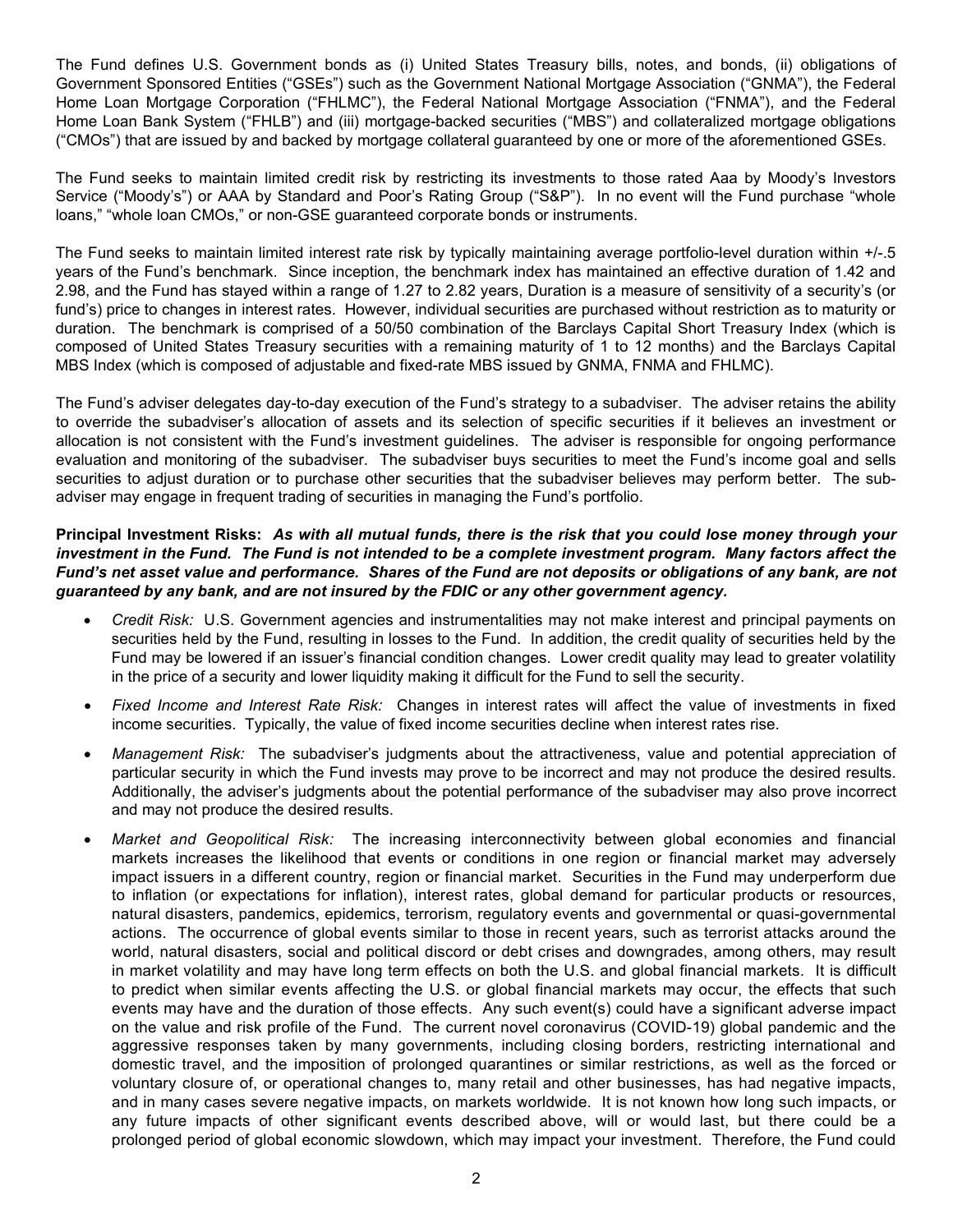lose money over short periods due to short-term market movements and over longer periods during more prolonged market downturns. During a general market downturn, multiple asset classes may be negatively affected. Changes in market conditions and interest rates can have the same impact on all types of securities and instruments. In times of severe market disruptions you could incur significant losses.

- *Mortgage-Backed Securities Risk:* Mortgage-backed securities are susceptible to maturity and yield risk because borrowers in pools of securities held by the Fund are able to prepay principal due on these mortgages, particularly during periods of declining interest rates.
- *Turnover Risk:* A higher portfolio turnover will result in higher transactional and brokerage costs. A high portfolio turnover rate can potentially increase taxes, which can negatively impact Fund performance.

#### **Performance**

The following bar chart and table below provide some indication of the risks of investing in the Fund by showing changes in the Fund's performance from year to year and by showing how the Fund's average annual returns compare with those of a broad-based securities market index and supplemental index. Past performance does not necessarily indicate how a Fund will perform in the future. Updated performance information will be available at no cost by visiting www.TransWesternFunds.com or by calling (855) 881-2380.



**Performance Bar Chart For Calendar Years Ended December 31**

#### **Performance Table Average Annual Total Returns** (For periods ended December 31, 2020)

|                                                                                                                    | One<br>Year | <b>Five</b><br>Year | Life of Fund<br>(inception 1/3/11) |
|--------------------------------------------------------------------------------------------------------------------|-------------|---------------------|------------------------------------|
| Return before taxes                                                                                                | 2.24%       | 1.89%               | 1.66%                              |
| Return after taxes on distributions                                                                                | 1.91%       | $1.07\%$            | 0.90%                              |
| Return after taxes on distributions and Sale of Fund Shares                                                        | $1.32\%$    | 1.08%               | 0.94%                              |
| Bloomberg Barclays Capital Short Treasury Index<br>(reflects no deduction for fees, expenses or taxes)             | 0.95%       | $1.32\%$            | 0.73%                              |
| Bloomberg Barclays Capital Mortgage Backed Securities Index<br>(reflects no deduction for fees, expenses or taxes) | 3.87%       | 3.05%               | $3.02\%$                           |

The Bloomberg Barclays Capital Short Treasury Index measures the performance of United States Treasury Securities with a remaining maturity between 1 to 12 months. The index is unmanaged and its results do not reflect the effect of sales charges, commissions, account fees, expenses or taxes. Investors cannot invest directly in an index. Unlike the Fund's returns, however, they do not reflect any fees or expenses.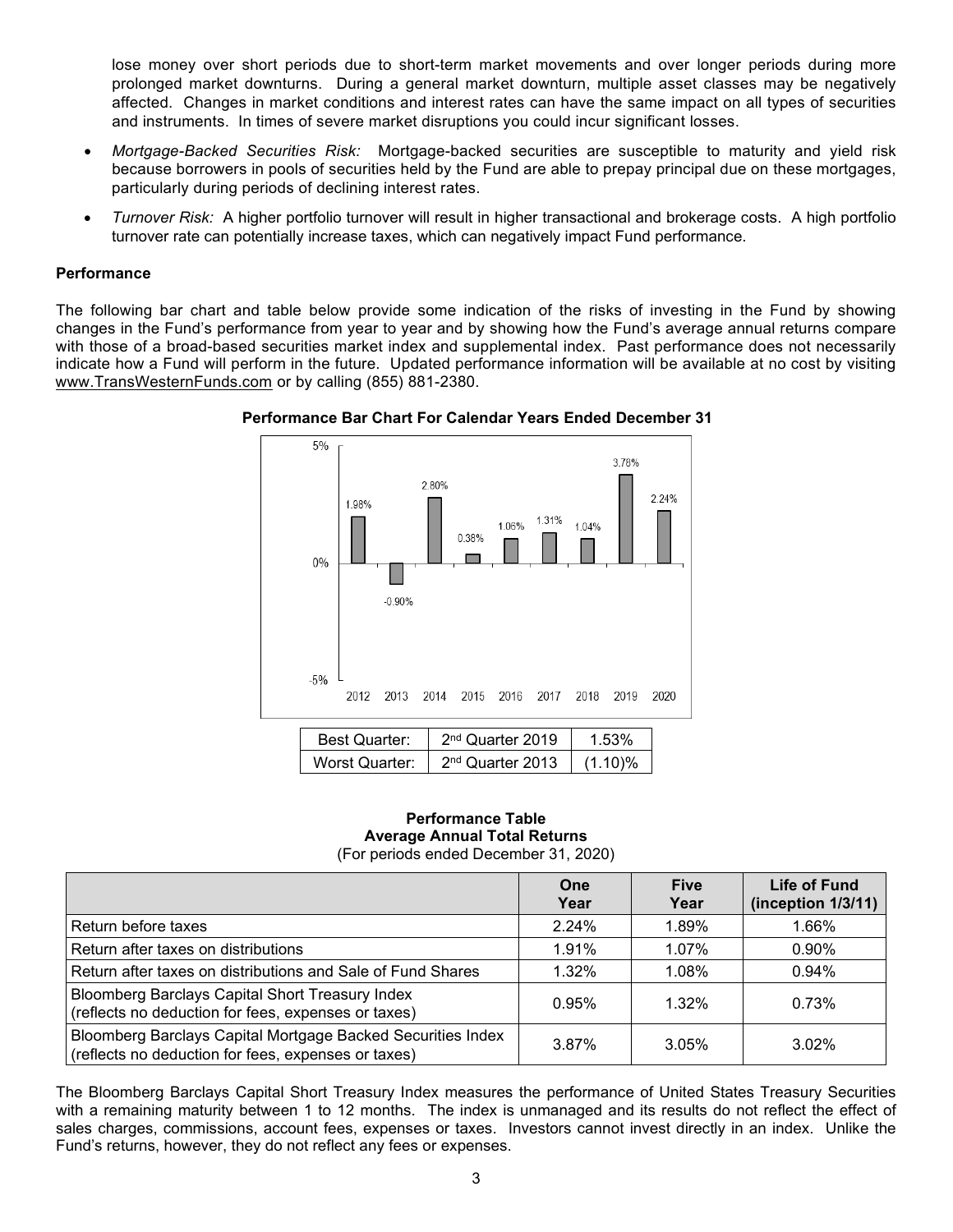The Bloomberg Barclays Capital Mortgage Backed Securities Index is an unmanaged market capitalization index which measures the performance of investment grade fixed-rate mortgage-backed pass through securities of Government National Mortgage Association ("GNMA"), Federal National Mortgage Association ("FNMA") and Federal Home Loan Mortgage Corp. ("FHLMC"). Investors may not invest in the Index directly. Unlike the Fund's returns, however, they do not reflect any fees or expenses.

After-tax returns were calculated using the historical highest individual federal marginal income tax rates and do not reflect the impact of state and local taxes. Actual after-tax returns depend on an investor's tax situation and may differ from those shown, and after-tax returns shown are not relevant to investors who hold shares of the Fund through tax-deferred arrangements, such as 401(k) plans or Individual Retirement Accounts (IRAs).

**Investment Adviser:** TransWestern Capital Advisors, LLC.

**Subadviser:** Loomis, Sayles & Company, L.P.

**Subadviser Portfolio Managers:** Clifton Rowe, CFA, CIC, Christopher T. Harms and Daniel Conklin, CFA are each a Vice President of the subadviser. Mr. Rowe has served as portfolio manager of the Fund since it commenced operations in 2011. Mr. Harms has served as portfolio manager of the Fund since 2012. Mr. Conklin served as portfolio manager of the Fund since June 2020.

**Purchase and Sale of Fund Shares:** The minimum initial investment in the Fund is \$2,000,000 and the minimum subsequent investment is \$500,000. You may purchase and redeem shares of the Fund on any day that the New York Stock Exchange is open. Redemptions requests may be made by telephone and will be paid by wire transfer.

**Tax Information:** Dividends and capital gain distributions you receive from the Fund, whether you reinvest your distributions in additional Fund shares or receive them in cash, are taxable to you at either ordinary income or capital gains tax rates unless you are investing through a tax-free plan.

**Payments to Broker-Dealers and Other Financial Intermediaries:** If you purchase the Fund through a broker-dealer or other financial intermediary (such as a bank), the Fund and its related companies may pay the intermediary for the sale of Fund shares and related services. These payments may create a conflict of interest by influencing the broker-dealer or other intermediary and your salesperson to recommend the Fund over another investment. Ask your salesperson or visit your financial intermediary's website for more information.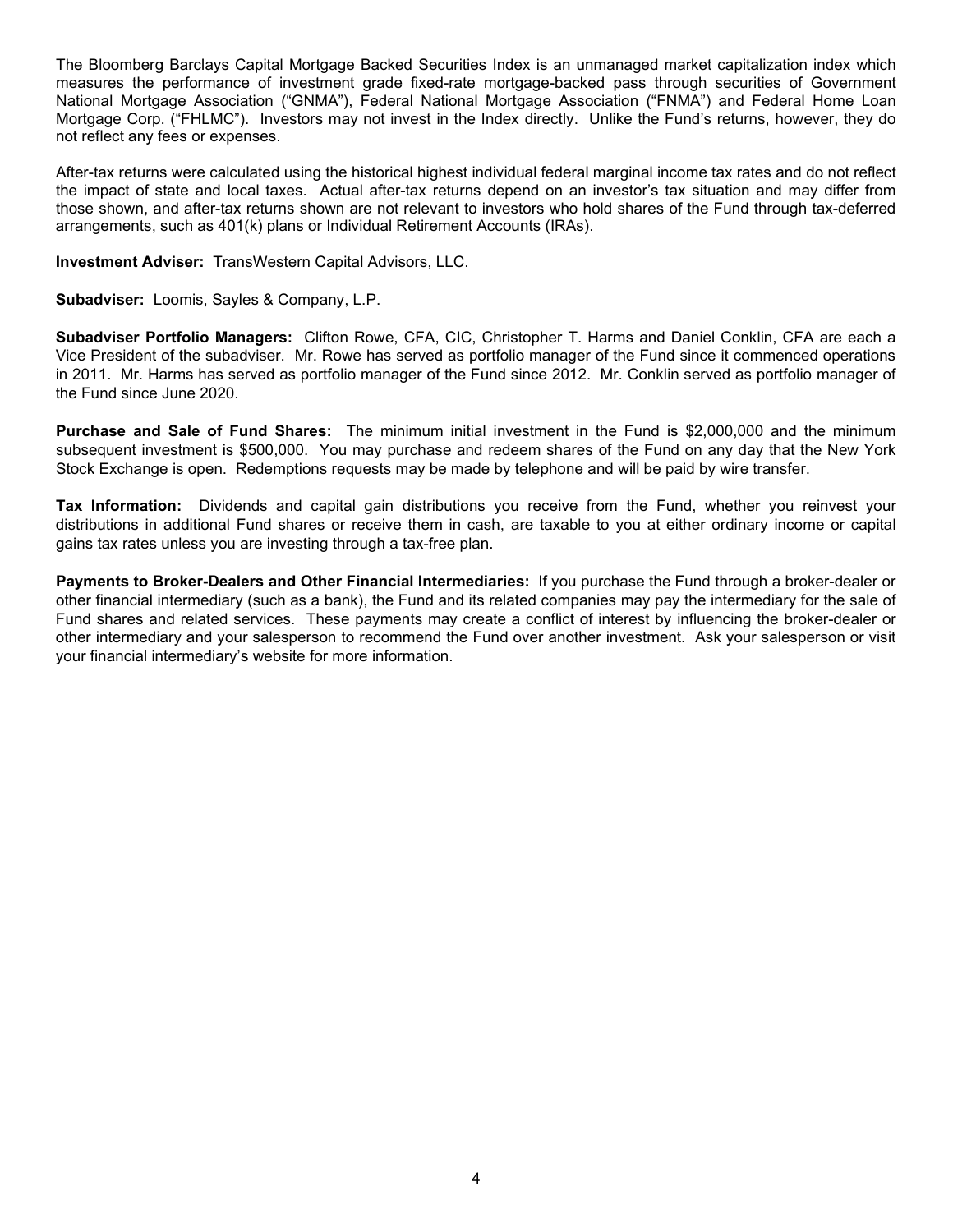#### **ADDITIONAL INFORMATION ABOUT PRINCIPAL INVESTMENT STRATEGIES AND RELATED RISKS**

#### **Investment Objective**

The Fund seeks to provide income consistent with liquidity, and limited credit and interest rate risk. The Fund's investment objective and its 100% investment policy with respect to U.S. Government bonds and cash are each a fundamental policy and each may not be changed without shareholder approval. Fundamental policies may only be changed by the affirmative vote of a majority of the outstanding voting securities (shares) of the Fund. For the purposes of this Prospectus, "majority of the outstanding voting securities of the Fund" means the vote, at an annual or special meeting of shareholders, duly called, (a) of 67% or more of the shares present at such meeting, if the holders of more than 50% of the outstanding shares are present or represented by proxy; or (b) of more than 50% of the outstanding shares, whichever is less.

#### **Principal Investment Strategies**

The Fund limits its investments and strategy so as to qualify for investment by state and nationally chartered banks, federal savings institutions, and federal credit unions under current applicable federal regulations.

The Fund invests 100% of its assets in liquid, high-quality fixed and variable rate U.S. Government bonds, cash and cash equivalents. Under current federal banking regulations, these U.S. Government bonds would receive a risk weighting of 0% to 20% for the purpose of calculating risk-based capital requirements. The Fund intends that a bank's investment in the Fund would receive a 20% risk weighting for the purposes of this calculation under current and announced FDIC rules.

The Fund defines U.S. Government bonds as (i) United States Treasury bills, notes, and bonds, (ii) obligations of Government Sponsored Entities ("GSEs") such as the Government National Mortgage Association ("GNMA"), the Federal Home Loan Mortgage Corporation ("FHLMC"), the Federal National Mortgage Association ("FNMA"), and the Federal Home Loan Bank System ("FHLB") and (iii) mortgage-backed securities ("MBS") and collateralized mortgage obligations ("CMOs") that are issued by and backed by mortgage collateral guaranteed by one or more of the aforementioned GSEs.

The Fund seeks to maintain limited credit risk by restricting its investments to those rated Aaa by Moody's Investors Service ("Moody's") or AAA by Standard and Poor's Rating Group ("S&P"). In no event will the Fund purchase "whole loans," "whole loan CMOs," or non-GSE guaranteed corporate bonds or instruments.

The Fund seeks to maintain limited interest rate risk by typically maintaining average portfolio-level duration within +/-.5 years of the benchmark. Since inception, the benchmark index has maintained an effective duration within a range of 1.42 and 2.98, and the Fund has stayed within a range of 1.27 to 2.82 years (see chart below). Duration is a measure of the sensitivity of a security's (or a fund's) price to changes in interest rates. However, individual securities are purchased without restriction as to maturity or duration. The benchmark is comprised of a 50/50 combination of the Barclays Capital Short Treasury Index (which is composed of United States Treasury securities with a remaining maturity of 1 to 12 months) and the Barclays Capital MBS Index (which is composed of adjustable and fixed-rate MBS issued by GNMA, FNMA and FHLMC).

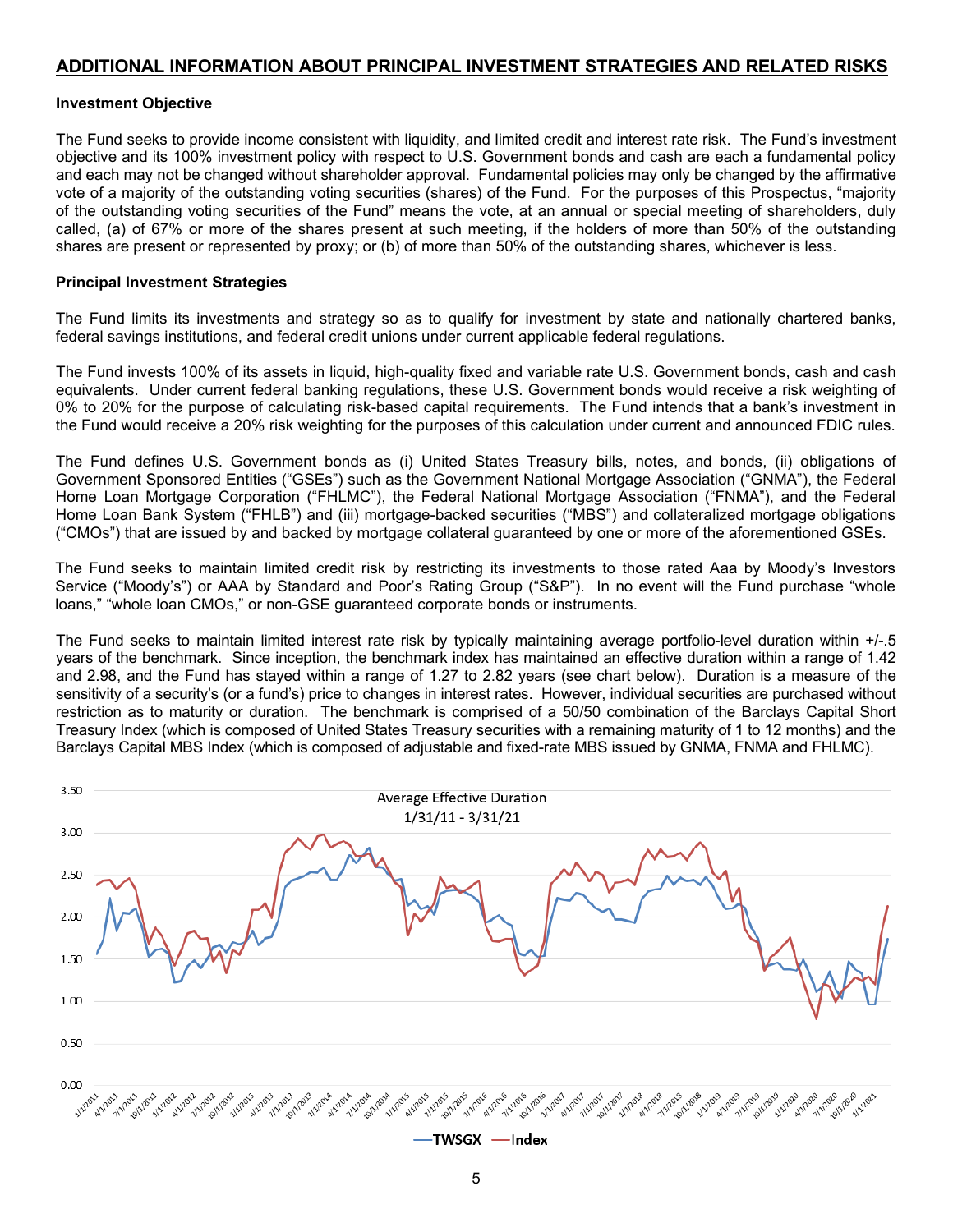The Fund's adviser delegates day-to-day execution of the Fund's strategy to a subadviser. The adviser retains the ability to override the subadviser's allocation of assets and its selection of specific securities if it believes an investment or allocation is not consistent with the Fund's investment guidelines. The adviser is responsible for ongoing performance evaluation and monitoring of the subadviser. The subadviser may engage in frequent trading of securities in managing the Fund's portfolio.

#### Subadviser's Security Selection Process

The subadviser focuses on meeting the Fund's interest income goal while maintaining liquidity and limiting credit and interest rate risk by considering the influence of overall economic conditions on interest rates and by selecting individual bonds that it believes will enhance the Fund's income. In selecting investments for the Fund, the subadviser's research analysts work closely with the Fund's portfolio managers to develop an outlook on the economy from research generated internally, and from that produced by various other financial firms and specific forecasting services, and from economic data released by the U.S. and foreign governments as well as the Federal Reserve Bank. The analysts also conduct a thorough review of individual securities to identify what they consider attractive values in the U.S. government security marketplace through the use of quantitative tools such as internal and external systems and software. The subadviser seeks to balance opportunities for yield and price performance by combining macroeconomic analysis with individual security selection. The subadviser seeks to increase the opportunity for higher income while maintaining the greater price stability that shorter duration portfolios exhibit relative to long duration fixed income securities and portfolios.

The subadviser buys securities to meet the Fund's income goal and sells securities to adjust duration or to purchase other securities that the subadviser believes may perform better.

#### **Principal Investment Risks**

#### Shares of the Fund are not deposits or obligations of any bank, are not guaranteed by any bank, and are not *insured by the FDIC or any other government agency.*

- *Credit Risk.* There is a risk that issuers will not make payments on securities held by the Fund, resulting in losses to the Fund. In addition, the credit quality of securities held by the Fund may be lowered if an issuer's financial condition changes. Lower credit quality may lead to greater volatility in the price of a security and in shares of the Fund. Lower credit quality also may affect liquidity and make it difficult for the Fund to sell the security. Default, or the market's perception that an issuer is likely to default, could reduce the value and liquidity of securities held by the Fund, thereby reducing the value of your investment in Fund shares. In addition, default may cause the Fund to incur expenses in seeking recovery of principal or interest on its portfolio holdings.
- *Fixed Income and Interest Rate Risk.* When the Fund invests in fixed income securities, the value of your investment in the Fund will fluctuate with changes in interest rates. Typically, a rise in interest rates causes a decline in the value of the fixed income securities owned by the Fund. In general, the market price of debt securities with longer maturities will increase or decrease more in response to changes in interest rates than shorter-term securities. Any U.S. Federal Reserve System revisions to its current policy of maintaining the federal funds rate at a low level and purchasing large quantities of securities issued or guaranteed by the U.S. government, its agencies or instrumentalities on the open market to support U.S. economic recovery will have uncertain impacts on U.S. interest rates and fixed income market volatility.
	- o *Changing Fixed Income Market Conditions Risk.* When the Fund invests in fixed income securities, the value of your investment in the Fund will decline if interest rates rise. During periods of sustained rising rates, fixed income risks will be amplified. If the U.S. Federal Reserve's Federal Open Market Committee ("FOMC") continues to reduce its purchases of large quantities of U.S. government and agency securities on the open market to support the economic recovery, or if the FOMC raises the federal funds interest rate target, interest rates across the U.S. financial system may rise. However, the magnitude of rate changes across maturities and borrower sectors is uncertain.

Rising rates tend to decrease liquidity, increase trading costs, and increase volatility, all of which make portfolio management more difficult and costly to the Fund and its shareholders. Additionally, default risk increases when issuers borrow at higher rates.

• *Management Risk.* The subadviser's judgments about the attractiveness, value and potential appreciation of particular asset classes and securities in which the Fund invests may prove to be incorrect and may not produce the desired results. Additionally, the adviser's judgments about the potential performance of the subadviser may also prove incorrect and may not produce the desired results. Mutual funds and their advisers are subject to restrictions and limitations imposed by the Investment Company Act of 1940, as amended, (the "1940Act") and the Internal Revenue Code that do not apply to the adviser's or subadviser's management of individual and institutional accounts.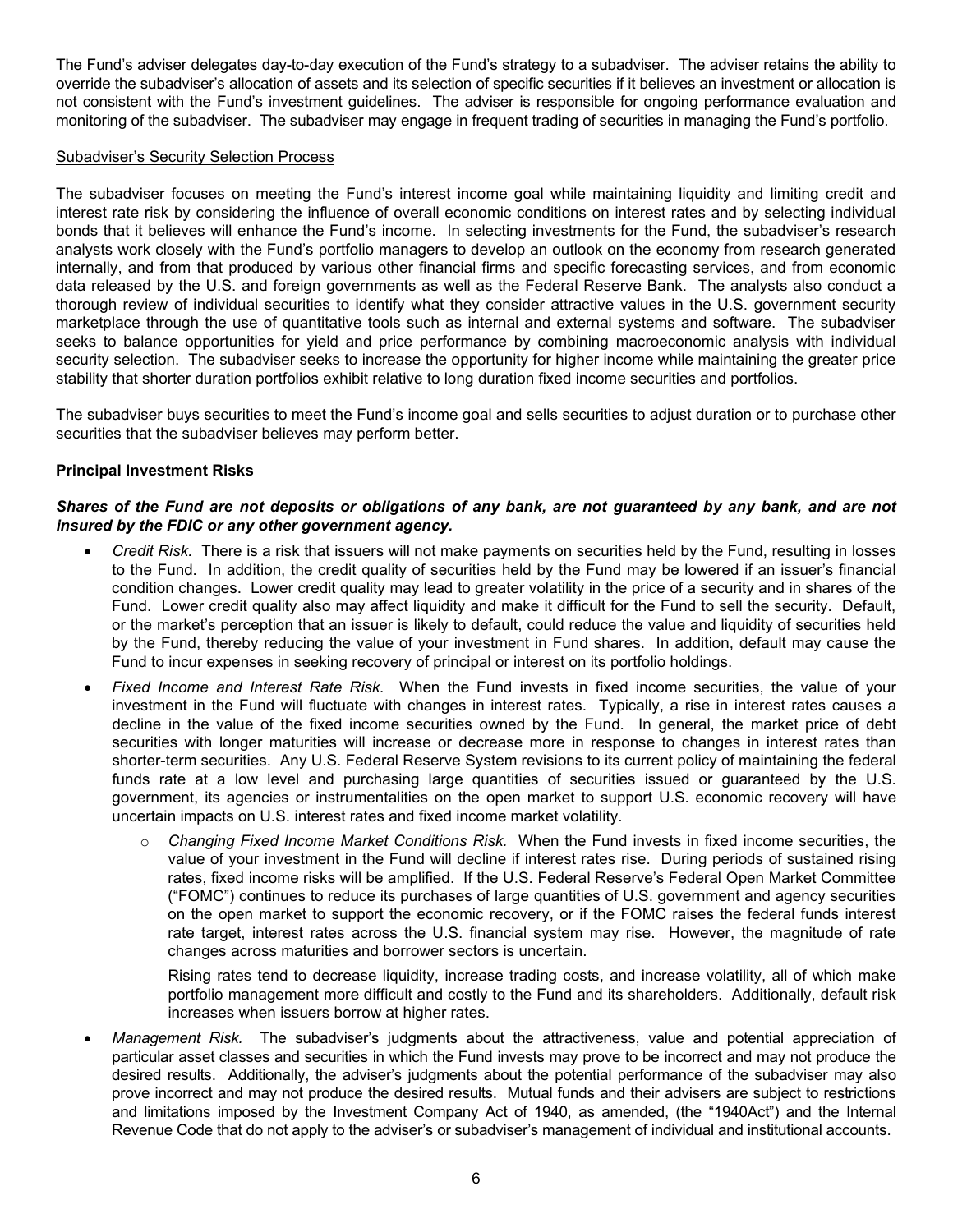- *Market and Geopolitical Risk.* The increasing interconnectivity between global economies and financial markets increases the likelihood that events or conditions in one region or financial market may adversely impact issuers in a different country, region or financial market. Securities in the Fund may underperform due to inflation (or expectations for inflation), interest rates, global demand for particular products or resources, natural disasters, pandemics, epidemics, terrorism, regulatory events and governmental or quasi-governmental actions. The occurrence of global events similar to those in recent years, such as terrorist attacks around the world, natural disasters, social and political discord or debt crises and downgrades, among others, may result in market volatility and may have long term effects on both the U.S. and global financial markets. It is difficult to predict when similar events affecting the U.S. or global financial markets may occur, the effects that such events may have and the duration of those effects. Any such event(s) could have a significant adverse impact on the value and risk profile of the Fund. The current novel coronavirus (COVID-19) global pandemic and the aggressive responses taken by many governments, including closing borders, restricting international and domestic travel, and the imposition of prolonged quarantines or similar restrictions, as well as the forced or voluntary closure of, or operational changes to, many retail and other businesses, has had negative impacts, and in many cases severe negative impacts, on markets worldwide. It is not known how long such impacts, or any future impacts of other significant events described above, will or would last, but there could be a prolonged period of global economic slowdown, which may impact your investment. Therefore, the Fund could lose money over short periods due to short-term market movements and over longer periods during more prolonged market downturns. During a general market downturn, multiple asset classes may be negatively affected. Changes in market conditions and interest rates can have the same impact on all types of securities and instruments. In times of severe market disruptions you could incur significant losses.
- *Mortgage-Backed Securities Risk.* Mortgage-backed securities are subject to maturity risk because the individual mortgage loan borrowers are able to prepay principal, which is passed through to MBS investors. Consequently, MBS are subject to both "prepayment risk" and "extension risk." Prepayment risk is the risk that, when interest rates fall, certain types of obligations will be paid off by the obligor more quickly than originally anticipated and the Fund may have to invest the prepaid proceeds in securities with lower yields. Extension risk is the risk that, when interest rates rise, certain obligations will be paid off by the obligor more slowly than anticipated causing the value of these securities to fall. Even small movements in interest rates (both increases and decreases) may quickly and significantly reduce the value of certain mortgage-backed securities. Securities subject to prepayment risk generally offer less potential for gains when interest rates decline, and may offer a greater potential for loss when interest rates rise. Prepayment risk as well as the risk that the structure of certain MBS may make their reaction to interest rates and other factors difficult to predict, make their prices volatile.
- *Turnover Risk.* A higher portfolio turnover will result in higher transactional and brokerage costs. A high portfolio turnover rate can potentially increase taxes, which can negatively impact Fund performance.

**Portfolio Holdings Disclosure:** A description of the Fund's policies regarding the release of portfolio holdings information is available in the Fund's Statement of Additional Information. Shareholders may request portfolio holdings schedules at no charge by calling (855) 881-2380.

**Cybersecurity:** The computer systems, networks and devices used by the Fund and its service providers to carry out routine business operations employ a variety of protections designed to prevent damage or interruption from computer viruses, network failures, computer and telecommunication failures, infiltration by unauthorized persons and security breaches. Despite the various protections utilized by the Fund and its service providers, systems, networks, or devices potentially can be breached. The Fund and its shareholders could be negatively impacted as a result of a cybersecurity breach.

Cybersecurity breaches can include unauthorized access to systems, networks, or devices; infection from computer viruses or other malicious software code; and attacks that shut down, disable, slow, or otherwise disrupt operations, business processes, or website access or functionality. Cybersecurity breaches may cause disruptions and impact the Fund's business operations, potentially resulting in financial losses; interference with the Fund's ability to calculate their net asset value ("NAV"); impediments to trading; the inability of the Fund, the adviser, and other service providers to transact business; violations of applicable privacy and other laws; regulatory fines, penalties, reputational damage, reimbursement or other compensation costs, or additional compliance costs; as well as the inadvertent release of confidential information.

Similar adverse consequences could result from cybersecurity breaches affecting issuers of securities in which the Fund invests; counterparties with which the Fund engages in transactions; governmental and other regulatory authorities; exchange and other financial market operators, banks, brokers, dealers, insurance companies, and other financial institutions (including financial intermediaries and service providers for the Fund's shareholders); and other parties. In addition, substantial costs may be incurred by these entities in order to prevent any cybersecurity breaches in the future.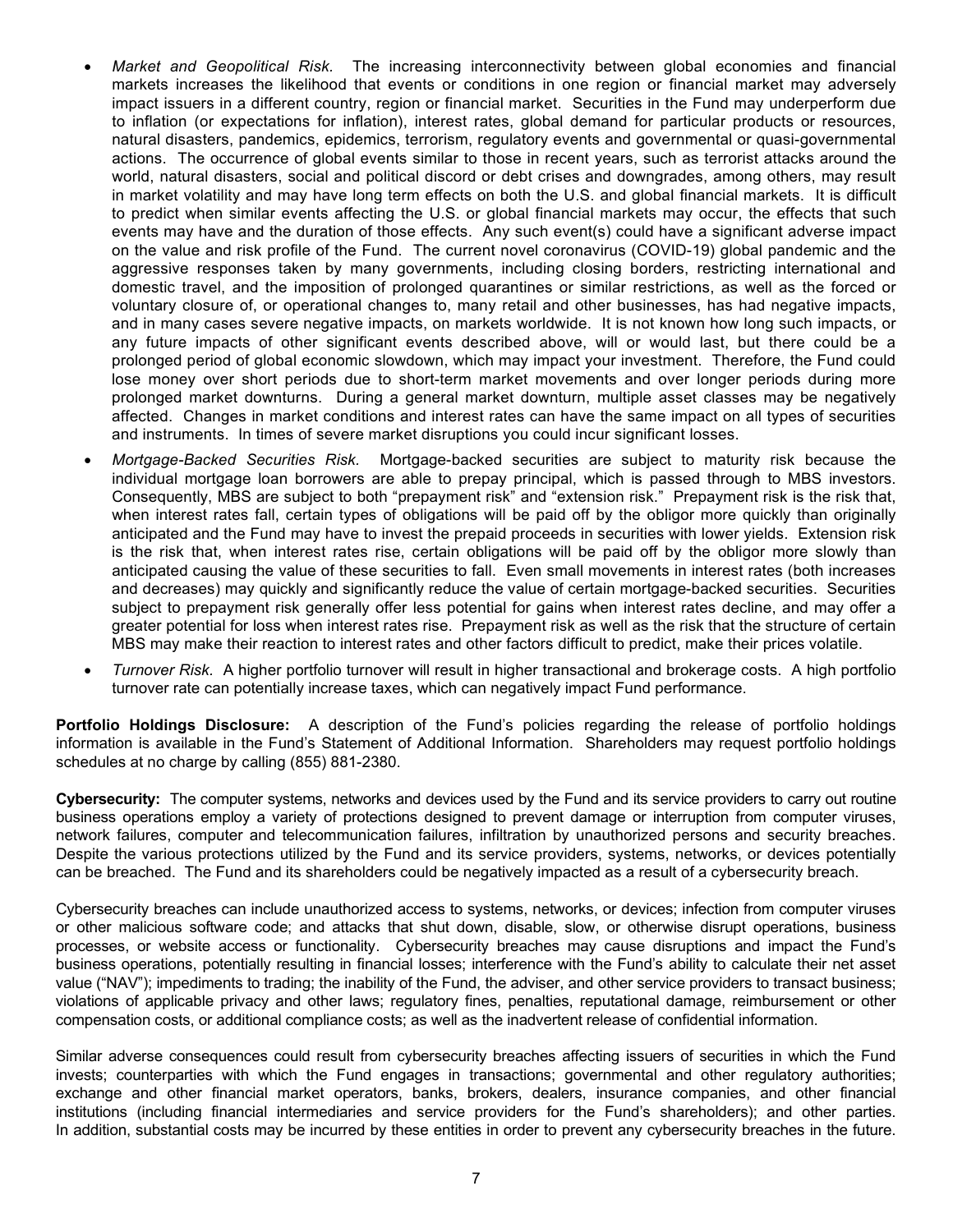#### **MANAGEMENT**

**Investment Adviser:** The Fund's investment adviser is de Koning and Company, LLC, doing business as TransWestern Capital Advisors, LLC. The adviser is located at 37 Bellevue Avenue, Newport, RI 02840. The adviser serves institutional investors such as banks and investment companies. Subject to the oversight of the Trust's Board of Trustees, the adviser is responsible for managing the Fund's investments, including through the subadviser. The adviser is responsible for selecting and supervising the Fund's subadviser and assuring that investments are made according to the Fund's investment objectives, policies, and restrictions, and providing related administrative services and facilities under an investment advisory agreement between the Trust, with respect to the Fund, and the adviser.

Pursuant to an investment advisory agreement, the Fund pays the adviser, on a monthly basis, an annual advisory fee equivalent to 0.45% of the Fund's average daily net assets. In addition to investment advisory fees, the Fund pays other expenses including costs incurred in connection with the maintenance of its securities law registration, printing and mailing prospectuses and Statements of Additional Information to shareholders, certain financial accounting services, taxes or governmental fees, custodial, transfer and shareholder servicing agent costs, expenses of outside counsel and independent accountants, preparation of shareholder reports and expenses of trustee and shareholders meetings. For the fiscal year ended December 31, 2020, the Fund paid investment advisory fees to the adviser at an annual rate of 0.40% of the average daily net assets of the Fund.

The adviser has contractually agreed to reduce its fees and to reimburse expenses, if necessary, at least until April 30, 2022, to ensure that total annual fund operating expenses after fee waiver and/or reimbursement (exclusive of any front-end or contingent deferred loads; brokerage fees and commissions; acquired fund fees and expenses; fees and expenses associated with instruments in other collective investment vehicles or derivative instruments (including for example options and swap fees and expenses); borrowing costs (such as interest and dividend expense on securities sold short); taxes; and extraordinary expenses, such as litigation expenses (which may include indemnification of Fund officers and Trustees and contractual indemnification of Fund service providers (other than the adviser)) will not exceed 0.65% of average daily net assets (the "Expense Limitation Agreement"). Fee waivers and expense reimbursements are subject to possible recoupment from the Fund in future years on a rolling three year basis (within the three years after the fees have been waived or reimbursed) if such recoupment can be achieved within the foregoing expense limits. A discussion regarding the basis for the Board of Trustee's and most recent approval of the investment advisory agreement is available in the Fund's annual shareholder report dated December 31, 2020.

**Subadviser:** Loomis, Sayles & Company, L.P. ("Loomis Sayles"), located at One Financial Center, Boston, MA 02111, serves as subadviser to the Fund. Subject to the oversight of the Board of Trustees and the adviser, the subadviser is responsible for day-to-day execution of the Fund's strategy and management of the Fund's investment portfolio according to the Fund's investment objective, policies and restrictions. The subadviser is paid by the adviser, not the Fund. The subadviser advises institutional investors, such as investment companies and pension plans. A discussion regarding the basis for the Board of Trustees' approval of the subadviser and the subadvisory agreement is available in the Fund's annual shareholder report dated December 31, 2020.

#### **Portfolio Managers**

**Christopher Harms.** Mr. Harms, Vice President of Loomis Sayles joined Loomis Sayles in 2010. Mr. Harms received a BSBA from Villanova University and an MBA from Drexel University. He began his investment career in 1981.

**Clifton Rowe, CFA.** Mr. Rowe, Vice President of Loomis Sayles, began his investment career in 1992 when he joined Loomis Sayles. Prior to becoming a portfolio manager, he served as a trader from 1999 until 2001. He holds the designation of Chartered Financial Analyst. Mr. Rowe received a B.B.A. from James Madison University, an MBA from the University of Chicago and has over 17 years of investment experience.

**Daniel Conklin, CFA**. Mr. Conklin, Vice President of Loomis Sayles joined Loomis Sayles in 2012. Mr. Conklin received a BS from the University of Massachusetts, Lowell and an MS in Finance from Northeastern University. He began his investment career in 2010.

The Statement of Additional Information provides additional information about the portfolio managers' compensation, other accounts managed by the portfolio managers and the portfolio managers' ownership of securities in the Fund.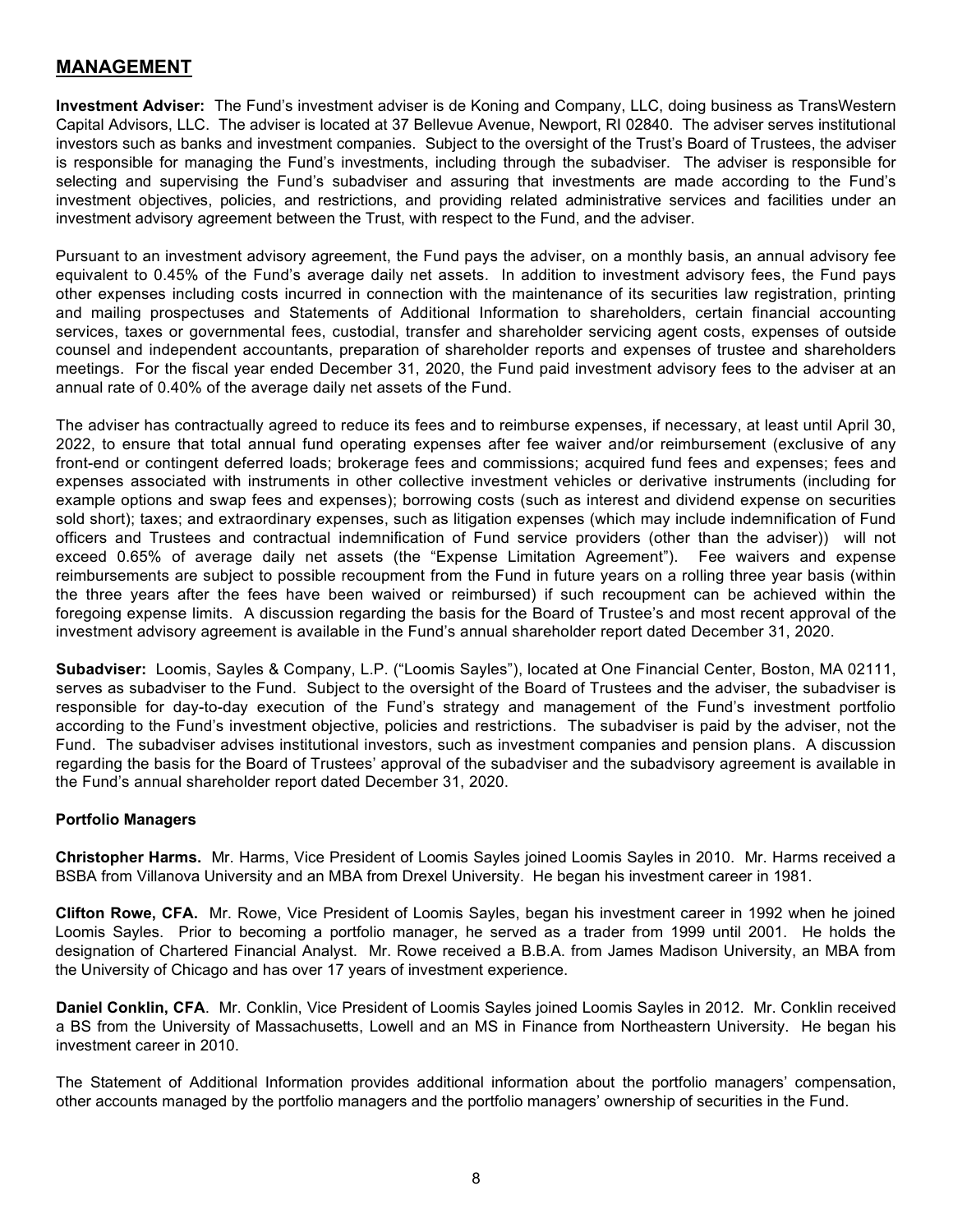### **HOW SHARES ARE PRICED**

The NAV and offering price (NAV plus any applicable sales charges) of each class of shares is determined as of the close of the New York Stock Exchange ("NYSE"), generally 4:00 p.m. (Eastern Time), on each day the NYSE is open for business. NAV is computed by determining the aggregate market value of all assets of the Fund less its liabilities divided by the total number of the Fund's shares outstanding ((assets-liabilities)/number of shares=NAV). The NYSE is closed on weekends and New Year's Day, Martin Luther King, Jr. Day, Presidents' Day, Good Friday, Memorial Day, Independence Day, Labor Day, Thanksgiving Day and Christmas Day. The NAV takes into account the expenses and fees of the Fund, including investment advisory, administration, and distribution fees, which are accrued daily. The determination of NAV of the Fund for a particular day is applicable to all applications for the purchase of shares, as well as all requests for the redemption of shares, received by the Fund (or an authorized broker or agent, or its authorized designee) before the close of trading on the NYSE on that day.

Generally, securities are valued each day at the last quoted sales price on each security's principal exchange. Securities traded or dealt in upon one or more securities exchanges (whether domestic or foreign) for which market quotations are readily available and not subject to restrictions against resale shall be valued at the last quoted sales price on the primary exchange or, in the absence of a sale on the primary exchange, the mean between the current bid and ask prices on such exchange. Securities primarily traded in the National Association of Securities Dealers' Automated Quotation System ("NASDAQ") National Market System for which market quotations are readily available shall be valued using the NASDAQ Official Closing Price. Securities that are not traded or dealt in any securities exchange (whether domestic or foreign) and for which over-the-counter market quotations are readily available generally shall be valued at the last sale price or, in the absence of a sale, at the mean between the current bid and ask price on such over-the- counter market. Debt securities not traded on an exchange may be valued at prices supplied by a pricing agent(s) based on broker or dealer supplied valuations or matrix pricing, a method of valuing securities by reference to the value of other securities with similar characteristics, such as rating, interest rate and maturity. It is possible that the valuation determined by matrix pricing for a debt security may differ materially from the value that would be realized if the security were sold. During times of market volatility, it may be necessary for the Fund to utilize its fair value procedures to value (as described below) certain debt securities.

If market quotations are not readily available, securities will be valued at their fair market value as determined using the "fair value" procedures approved by the Board. Fair value pricing involves subjective judgments and it is possible that the fair value determined for a security may be materially different than the value that could be realized upon the sale of that security. The fair value prices can differ from market prices when they become available or when a price becomes available. The Board has delegated execution of these procedures to a fair value committee composed of one or more representatives from each of the (i) Trust, (ii) administrator, and (iii) adviser or sub-adviser. The committee may also enlist third party consultants such as an audit firm or financial officer of a security issuer on an as-needed basis to assist in determining a security-specific fair value. The Board reviews and ratifies the execution of this process and the resultant fair value prices at least quarterly to assure the process produces reliable results.

The Fund may use independent pricing services to assist in calculating the value of the Fund's securities. If events materially affecting the value of a security in the Fund's portfolio occur before the Fund prices its shares, the security will be valued at fair value. For example, if trading in a portfolio security is halted and does not resume before the Fund calculates its NAV, the adviser or sub-adviser may need to price the security using the Fund's fair value pricing guidelines. Without a fair value price, short-term traders could take advantage of the arbitrage opportunity and dilute the NAV of long-term investors. Fair valuation of the Fund's portfolio securities can serve to reduce arbitrage opportunities available to short-term traders, but there is no assurance that fair value pricing policies will prevent dilution of the Fund's NAV by short-term traders.

### **CREDIT UNIONS**

The Fund is primarily offered to state and federally chartered banks and credit unions. Fund shares are designed to qualify as eligible investments for federally chartered credit unions pursuant to Sections 107(7), 107(8) and 107(15) of the Federal Credit Union Act, Part 703 of the NCUA Rules and Regulations and NCUA Letter Number 155. Shares of the Fund, however, may or may not qualify as eligible investments for particular state chartered credit unions. The Fund encourages each state chartered credit union to consult qualified legal counsel concerning whether the Fund is a permissible investment under applicable laws. The Fund intends to review changes in the applicable laws, rules and regulations governing eligible investments for federally chartered credit unions, and to take such action, if in the best interests of the Fund and shareholders, as may be necessary so that an investment in the Fund qualifies as an eligible investment under the Federal Credit Union Act and the regulations thereunder.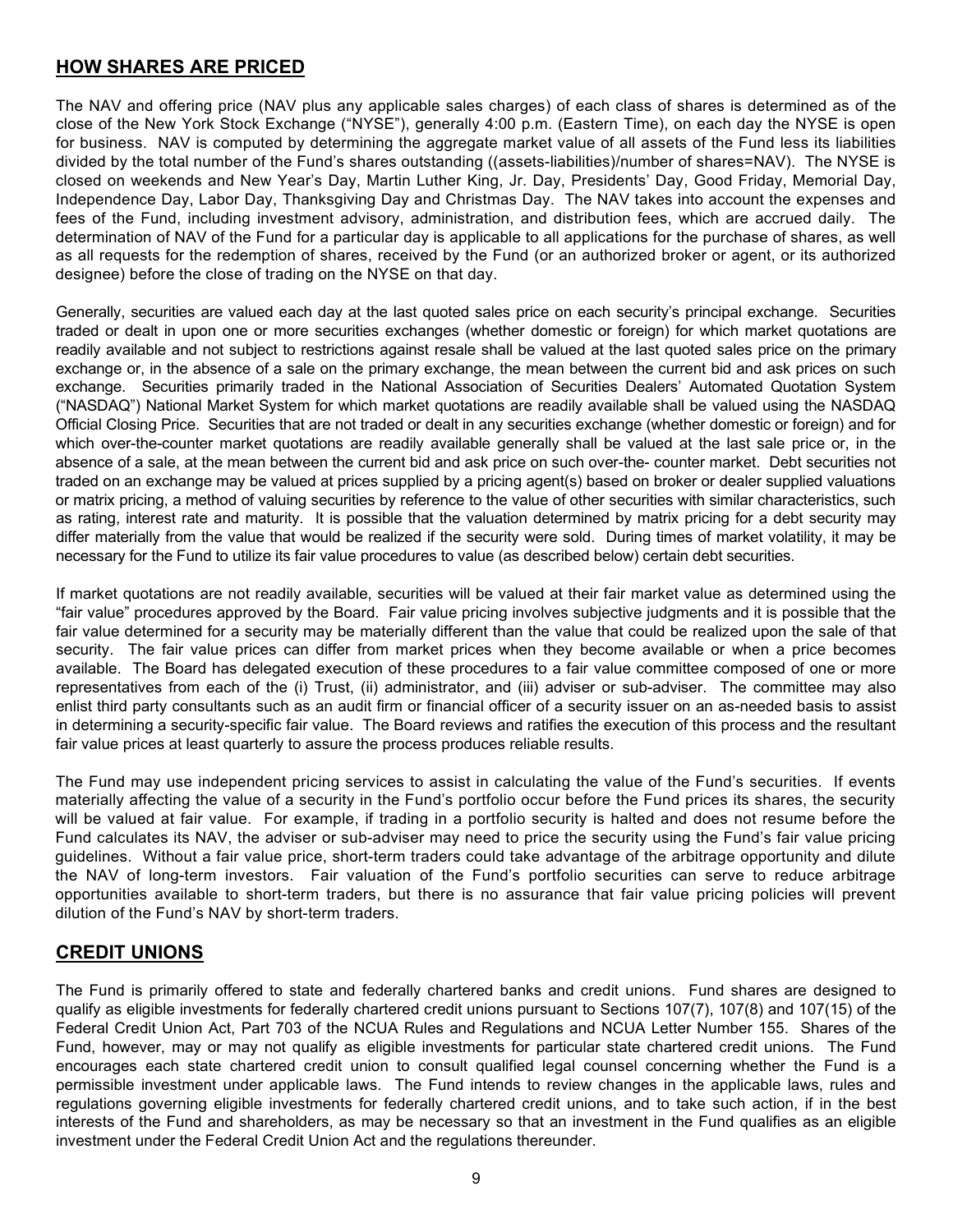### **HOW TO PURCHASE SHARES**

**Purchasing Shares:** You may purchase shares as described below.

*Purchase by written request:* You may purchase shares of the Fund by sending a completed application form to the following address:

> *via Regular Mail:* **TransWestern Institutional Short Duration Government Bond Fund** c/o Gemini Fund Services, LLC P.O. Box 541150 Omaha, Nebraska 68154

*or Overnight Mail:* **TransWestern Institutional Short Duration Government Bond Fund** c/o Gemini Fund Services, LLC 4221 North 203rd Street, Suite 100 Elkhorn, Nebraska 68022-3474

Please call (855) 881-2380, or visit www.TransWesternCapital.com to obtain facsimile information. The Fund may not be available for purchase in all states.

*Purchase through Brokers:* You may invest in the Fund through brokers or agents. The brokers and agents are authorized to receive purchase and redemption orders on behalf of the Fund. Such brokers are authorized to designate other intermediaries to receive purchase and redemption orders on the fund's behalf. The Fund will be deemed to have received a purchase or redemption order when an authorized broker or its designee receives the order. The broker or agent may set their own initial and subsequent investment minimums. You may be charged a fee if you use a broker or agent to buy or redeem shares of the Fund. Finally, various servicing agents use procedures and impose restrictions that may be in addition to, or different from those applicable to investors purchasing shares directly from the Fund. You should carefully read the program materials provided to you by your servicing agent.

*Purchase by Wire:* If you wish to wire money to make an investment in the Fund, please call the Fund at (855) 881-2380 for wiring instructions and to notify the Fund that a wire transfer is coming. The Fund will normally accept wired funds for investment on the day received if they are received by the Fund's designated bank before the close of regular trading on the NYSE. Your bank may charge you a fee for wiring same-day funds.

The USA PATRIOT Act requires financial institutions, including the Fund, to adopt certain policies and programs to prevent money-laundering activities, including procedures to verify the identity of customers opening new accounts. As requested on the Application, you should supply your full name, date of birth, social security number and permanent street address. Mailing addresses containing a P.O. Box will not be accepted. This information will assist the Fund in verifying your identity. Until such verification is made, the Fund may temporarily limit additional share purchases. In addition, the Fund may limit additional share purchases or close an account if it is unable to verify a shareholder's identity. As required by law, the Fund may employ various procedures, such as comparing the information to fraud databases or requesting additional information or documentation from you, to ensure that the information supplied by you is correct.

The Fund, however, reserves the right, in its sole discretion, to reject any application to purchase shares. Applications will not be accepted unless they are accompanied by a check drawn on a U.S. bank, thrift institution, or credit union in U.S. funds for the full amount of the shares to be purchased. After you open an account, you may purchase additional shares by sending a check together with written instructions stating the name(s) on the account and the account number, to the above address. Make all checks payable to the Fund. The Fund will not accept payment in cash, cashier's checks or money orders. Also, to prevent check fraud, the Fund will not accept third party checks, U.S. Treasury checks, credit card checks or starter checks for the purchase of shares.

Redemptions of Shares of the Fund purchased by check may be subject to a hold period until the check has been cleared by the issuing bank. To avoid such holding periods, Shares may be purchased through a broker or by wire, as described in this section.

*Note:* Gemini Fund Services, LLC, the Fund's transfer agent, will charge a \$25 fee against a shareholder's account, in addition to any loss sustained by the Fund, for any check returned to the transfer agent for insufficient funds.

**Minimum and Additional Investment Amounts:** You can open an account with a minimum initial investment of \$2,000,000 in the Fund and make additional investments to the account at any time with at least \$500,000. There is no minimum investment requirement when you are buying shares by reinvesting dividends and distributions from the Fund. The Fund and the adviser reserve the right to waive any investment minimum.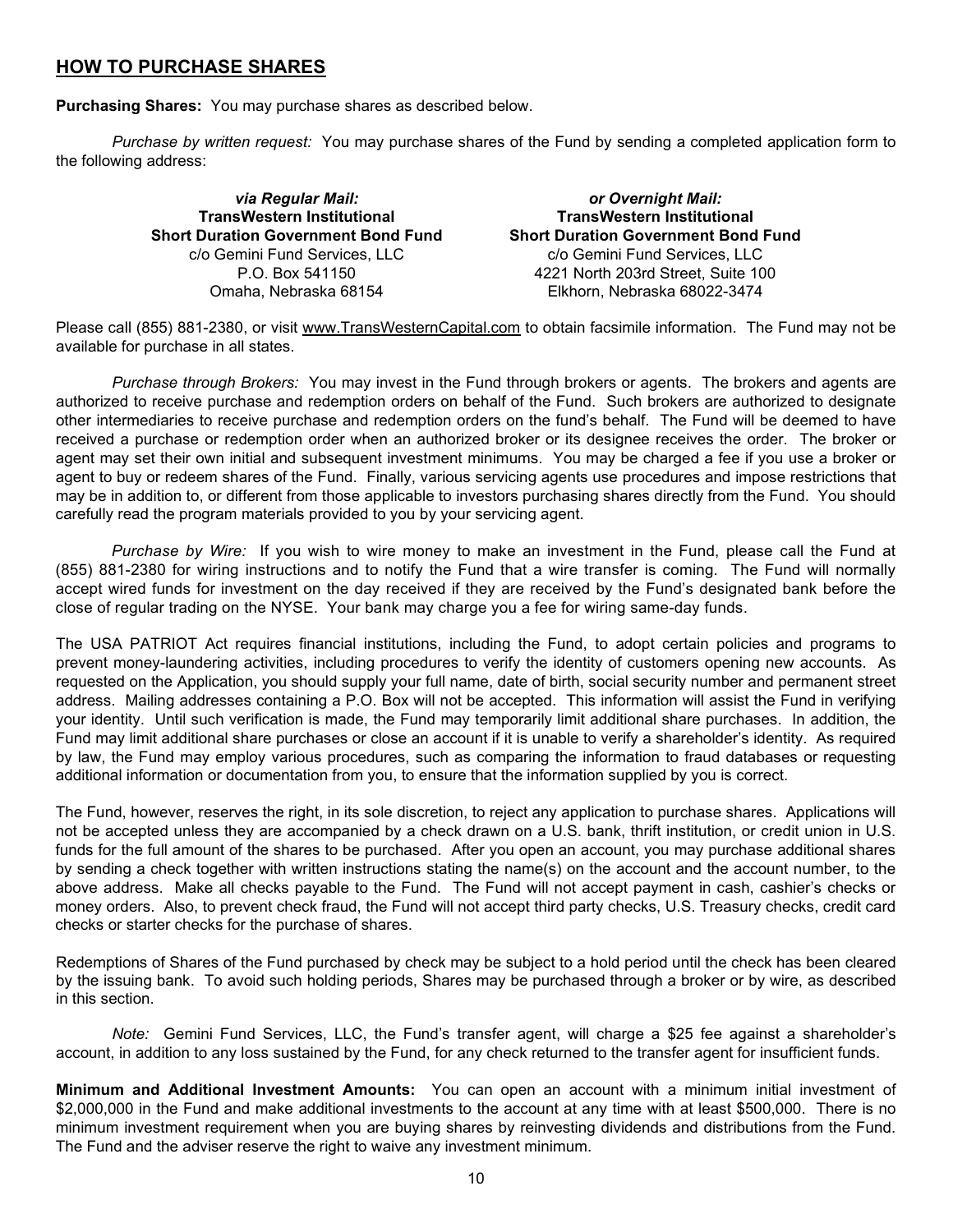**When Order is Processed:** All shares will be purchased at the NAV per share (plus applicable sales charges, if any) next determined after the Fund receives your application or request in good order. All requests received in good order by the Fund before 4:00 p.m. (Eastern Time) will be processed on that same day. Requests received after 4:00 p.m. will be processed on the next business day.

> **Good Order:** When making a purchase request, make sure your request is in good order. "Good order" means your purchase request includes:

- the name of the Fund,
- the dollar amount of shares to be purchased,
- a complete purchase application or investment stub, and
- a wire to the "TransWestern Institutional Short Duration Government Bond Fund."

#### **HOW TO REDEEM SHARES**

**Redeeming Shares:** The Fund typically expects that it will take up to one business day following the receipt of your redemption request to pay out redemption proceeds by check or electronic transfer. The Fund typically expects to pay redemptions from cash, cash equivalents, proceeds from the sale of Fund shares, any lines of credit, and then from the sale of portfolio securities. These redemption payment methods will be used in regular and stressed market conditions. All shares are redeemed at the NAV per share next determined after the Fund receives your request. You may redeem shares in several ways described below.

*Redemptions through written request:* You may redeem all or any portion of the shares credited to your account by submitting a written request for redemption to:

> *via Regular Mail:* **TransWestern Institutional Short Duration Government Bond Fund** c/o Gemini Fund Services, LLC P.O. Box 541150 Omaha, Nebraska 68154

*or Overnight Mail:* **TransWestern Institutional Short Duration Government Bond Fund** c/o Gemini Fund Services, LLC 4221 North 203rd Street, Suite 100 Elkhorn, Nebraska 68022-3474

Please call (855) 881-2380 or visit www.TransWesternCapital.com to obtain facsimile information.

*Redemptions by Telephone:* The telephone redemption privilege is automatically available to all new accounts. If you do not want the telephone redemption privilege, you must indicate this in the appropriate area on your account application or you must write to the Fund and instruct it to remove this privilege from your account.

The proceeds will be wired directly to your existing account in a bank or brokerage firm in the United States as designated on your application. To redeem by telephone, call (855) 881-2380.

The Fund reserves the right to suspend the telephone redemption privileges with respect to your account if the name(s) or the address on the account has been changed within the previous 30 days. Neither the Fund, the transfer agent, nor their respective affiliates will be liable for complying with telephone instructions they reasonably believe to be genuine or for any loss, damage, cost or expenses in acting on such telephone instructions and you will be required to bear the risk of any such loss. The Fund or the transfer agent, or both, will employ reasonable procedures to determine that telephone instructions are genuine. If the Fund and/or the transfer agent do not employ these procedures, they may be liable to you for losses due to unauthorized or fraudulent instructions. These procedures may include, among others, requiring forms of personal identification prior to acting upon telephone instructions, providing written confirmation of the transactions and/or tape recording telephone instructions.

*Redemptions through Broker:* If shares of the Fund are held by a broker-dealer, financial institution or other servicing agent, you must contact that servicing agent to redeem shares of the Fund. The servicing agent may charge a fee for this service.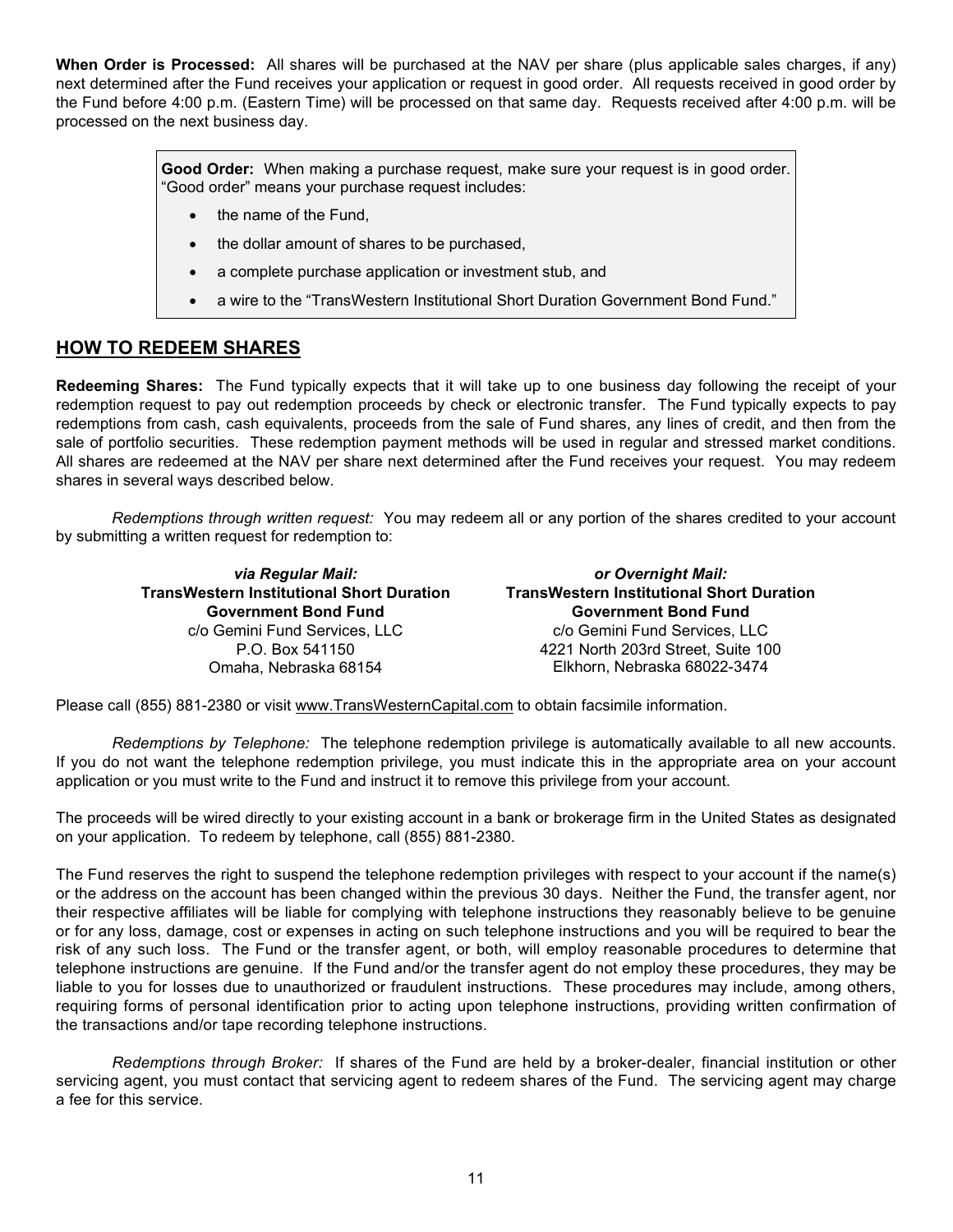*Redemptions by Wire:* You may request that your redemption proceeds be wired directly to your bank account. The Fund's transfer agent imposes a \$15 fee for each wire redemption and deducts the fee directly from your account. Your bank may impose a fee for the incoming wire.

**When Redemptions are Sent:** Once the Fund receives your redemption request in "good order" as described below, it will make payment by wire transfer on the next determined NAV following your redemption request. The redemption proceeds normally will be sent by mail or by wire within three business days after receipt of a request in "good order." If you purchase shares using a check and soon after request a redemption, your redemption proceeds, which are payable at the next determined NAV following the receipt your redemption request in "good order", as described below, will not be sent until the check used for your purchase has cleared your bank.

> **Good Order:** Your redemption request will be processed if it is in "good order." To be in "good order," the following conditions must be satisfied:

- The request should be in writing, unless redeeming by telephone, indicating the number of shares or dollar amount to be redeemed;
- the request must identify your account number;
- the request should be signed by you and any other person listed on the account, exactly as the shares are registered; and
- if you request that the redemption proceeds be sent to a person, bank or an address other than that of record or paid to someone other than the record owner(s), or if the address was changed within the last 30 days, or if the proceeds of a requested redemption exceed \$50,000 for any investor that is not a regulated, U.S. based depository institution, the signature(s) on the request must be medallion signature guaranteed by an eligible signature guarantor.

**When You Need Medallion Signature Guarantees:** If you wish to change the bank or brokerage account that you have designated on your account, you may do so at any time by writing to the Fund with your signature guaranteed. A medallion signature guarantee assures that a signature is genuine and protects you from unauthorized account transfers. You will need your signature guaranteed if:

- you request a redemption to be made payable to a person not on record with the Fund,
- you request that a redemption be mailed to an address other than that on record with the Fund,
- the proceeds of a requested redemption exceed \$50,000 for any investor that is not a regulated, U.S. based depository institution,
- any redemption is transmitted by federal wire transfer to a bank other than the bank of record, or
- your address was changed within 30 days of your redemption request.

Signatures may be guaranteed by any eligible guarantor institution (including banks, brokers and dealers, credit unions, national securities exchanges, registered securities associations, clearing agencies and savings associations). Further documentation will be required to change the designated account if shares are held by a corporation, fiduciary or other organization. The Fund reserves the right to waive any medallion signature guarantee requirement. *A notary public cannot guarantee signatures.* 

**Low Balances:** If at any time your account balance in the Fund falls below \$2,000,000, the Fund may notify you that, unless the account is brought up to at least \$2,000,000 within 60 days of the notice; your account could be closed. After the notice period, the Fund may redeem all of your shares and close your account by sending you a wire to the bank of record. Your account will not be closed if the account balance drops below \$2,000,000 due to a decline in NAV. The Fund will not charge any redemption fee on involuntary redemptions.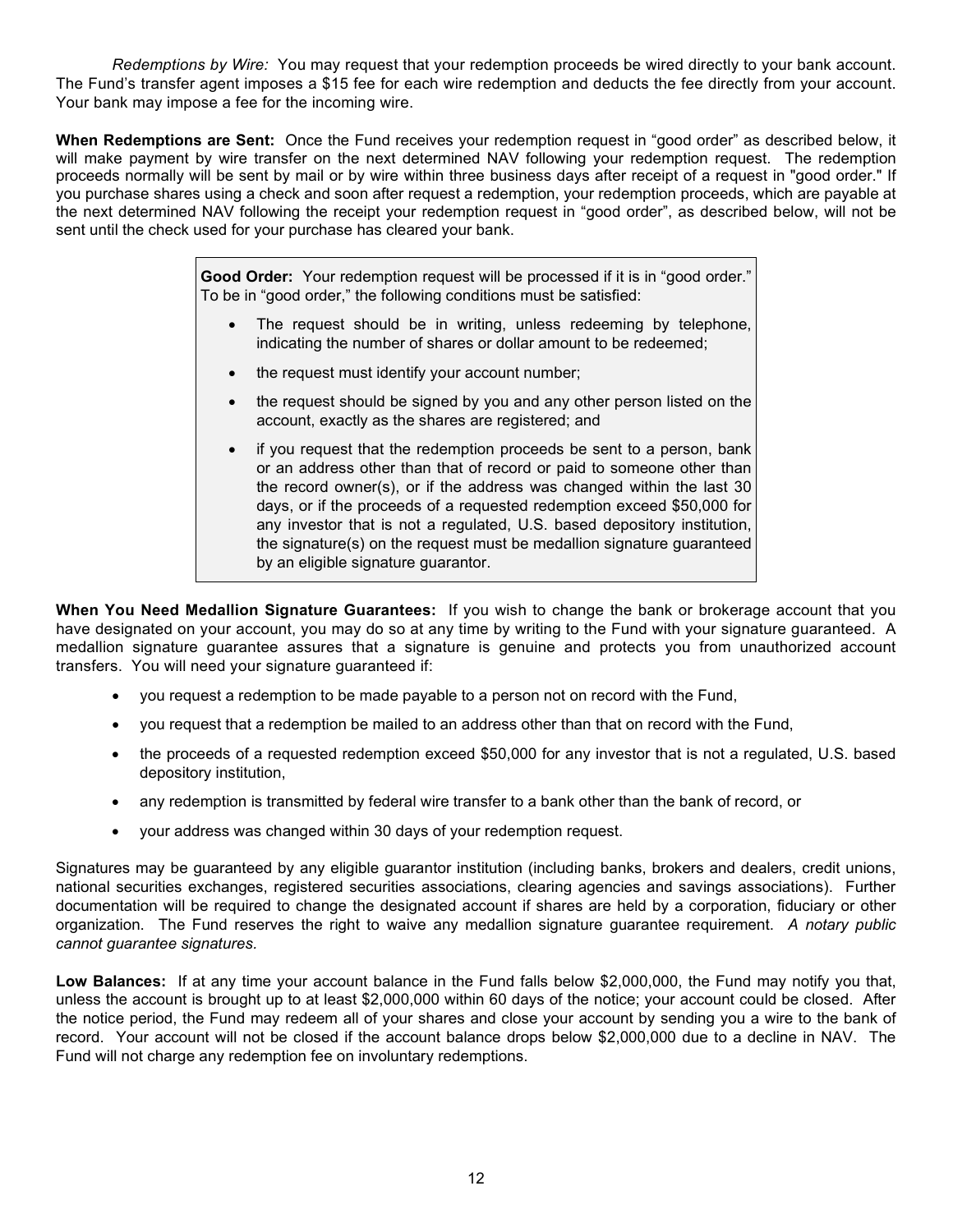### **FREQUENT PURCHASES AND REDEMPTIONS OF FUND SHARES**

The Fund discourages and does not accommodate market timing. Frequent trading into and out of the Fund can harm all Fund shareholders by disrupting the Fund's investment strategies, increasing Fund expenses, decreasing tax efficiency and diluting the value of shares held by long-term shareholders. The Fund is designed for long-term investors and is not intended for market timing or other disruptive trading activities. Accordingly, the Board has approved policies that seek to curb these disruptive activities while recognizing that shareholders may have a legitimate need to adjust their Fund investments as their financial needs or circumstances change. The Fund may assess a redemption fee of 0.25% of the total redemption amount if shareholders sell their shares after holding them for less than 30 days. Additionally, the Fund currently uses several other methods to reduce the risk of market timing. These methods include:

- Committing staff to review, on a continuing basis, recent trading activity in order to identify trading activity that may be contrary to the Fund's "Market Timing Trading Policy,"
- Rejecting or limiting specific purchase requests,
- Rejecting purchase requests from certain investors, and
- Assessing a redemption fee for short-term trading.

Though these methods involve judgments that are inherently subjective and involve some selectivity in their application, the Fund seeks to make judgments and applications that are consistent with the interests of the Fund's shareholders.

Based on the frequency of redemptions in your account, the adviser or transfer agent may in its sole discretion determine that your trading activity is detrimental to the Fund as described in the Fund's Market Timing Trading Policy and elect to reject or limit the amount, number, frequency or method for requesting future purchases or exchanges into the Fund.

The Fund reserves the right to reject or restrict purchase requests for any reason, particularly when the shareholder's trading activity suggests that the shareholder may be engaged in market timing or other disruptive trading activities. Neither the Fund, nor the adviser, or subadviser will, be liable for any losses resulting from rejected purchase orders. The adviser may also bar an investor who has violated these policies (and the investor's financial adviser) from opening new accounts with the Fund.

Although the Fund attempts to limit disruptive trading activities, some investors may use a variety of strategies to hide their identities and their trading practices. There can be no guarantee that the Fund will be able to identify or limit these activities.

### **TAX STATUS, DIVIDENDS AND DISTRIBUTIONS**

Any sale or exchange of the Fund's shares may generate tax liability (unless you are a tax-exempt investor). When you redeem your shares you may realize a taxable gain or loss. This is measured by the difference between the proceeds of the sale and the tax basis for the shares you sold. (To aid in computing your tax basis, you generally should retain your account statements for the period that you hold shares in the Fund.)

The Fund intends to distribute substantially all of its net investment income monthly and net capital gains annually in December. Both distributions will be reinvested in shares of the Fund unless you elect to receive cash. Dividends from net investment income (including any excess of net short-term capital gain over net long-term capital loss) are taxable to investors as ordinary income, while distributions of net capital gain (the excess of net long-term capital gain over net short-term capital loss) are generally taxable as long-term capital gain, regardless of your holding period for the shares. Any dividends or capital gain distributions you receive from the Fund will normally be taxable to you when made, regardless of whether you reinvest dividends or capital gain distributions or receive them in cash. Certain dividends or distributions declared in October, November or December will be taxed to shareholders as if received in December if they are paid during the following January. Each year the Fund will inform you of the amount and type of your distributions.

Your redemptions, including exchanges, may result in a capital gain or loss for federal tax purposes. A capital gain or loss on your investment is the difference between the cost of your shares, including any sales charges, and the amount you receive when you sell them.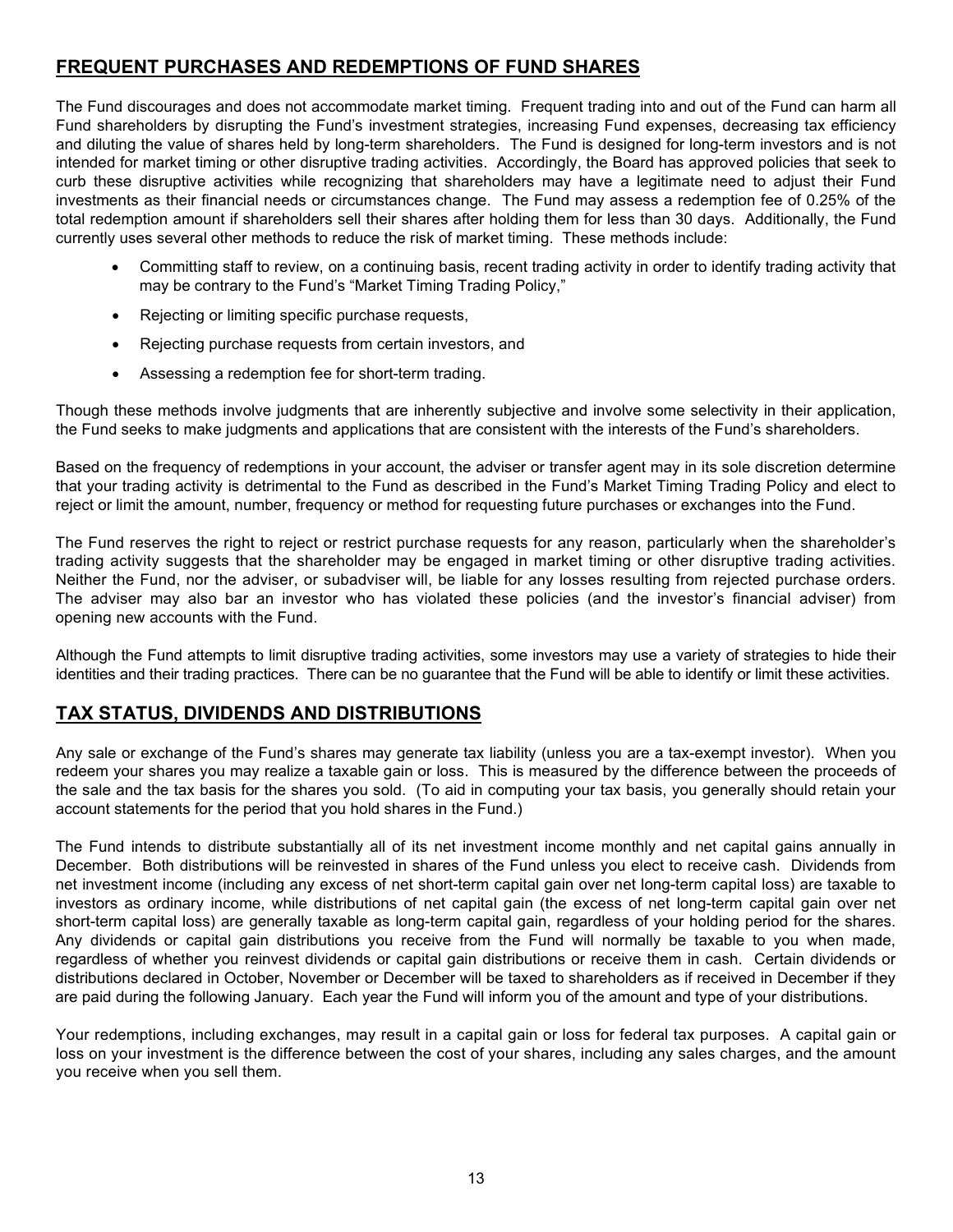On the account application, you will be asked to certify that your social security number or taxpayer identification number is correct and that you are not subject to backup withholding for failing to report income to the IRS. If you are subject to backup withholding or you did not certify your taxpayer identification number, the IRS requires the Fund to withhold a percentage of any dividend, redemption or exchange proceeds. The Fund reserves the right to reject any application that does not include a certified social security or taxpayer identification number. If you do not have a social security number, you should indicate on the purchase form that your application to obtain a number is pending. The Fund is required to withhold taxes if a number is not delivered to the Fund within seven days.

This summary is not intended to be and should not be construed to be legal or tax advice. You should consult your own tax advisors to determine the tax consequences of owning the Fund's shares.

### **DISTRIBUTION OF SHARES**

**Distribution Fees:** The Trust, with respect to the Fund, has adopted the Trust's Master Distribution and Shareholder Servicing Plan ("12b-1 Plan" or "Plan"), pursuant to Rule 12b-1 of the 1940 Act which allows the Fund to pay the Fund's adviser an annual fee for distribution and shareholder servicing expenses of up to 0.10% of the Fund's average daily net assets.

The Fund's adviser and other entities are paid pursuant to the Plan for services provided and the expenses borne by the adviser and others in the distribution of Fund shares, including the payment of commissions for sales of the shares and incentive compensation to and expenses of dealers and others who engage in or support distribution of shares or who service shareholder accounts, including overhead and telephone expenses; printing and distribution of prospectuses and reports used in connection with the offering of the Fund's shares to other than current shareholders; and preparation, printing and distribution of sales literature and advertising materials. In addition, the adviser or other entities may utilize fees paid pursuant to the Plan to compensate dealers or other entities for their opportunity costs in advancing such amounts, which compensation would be in the form of a carrying charge on any un-reimbursed expenses.

You should be aware that if you hold your shares for a substantial period of time, you may indirectly pay more than the economic equivalent of the maximum front-end sales charge allowed by FINRA due to the recurring nature of distribution (12b-1) fees.

**Additional Compensation to Financial Intermediaries:** The Fund's adviser and its affiliates may each, at its own expense and out of its own legitimate profits, provide additional cash payments to financial intermediaries who sell shares of the Fund. Financial intermediaries include brokers, financial planners, banks, insurance companies, retirement or 401(k) plan administrators and others. These payments are generally made to financial intermediaries that provide shareholder or administrative services, or marketing support. Marketing support may include access to sales meetings, sales representatives and financial intermediary management representatives, inclusion of the Fund on a sales list, including a preferred or select sales list, or other sales programs. These payments also may be made as an expense reimbursement in cases where the financial intermediary provides shareholder services to Fund shareholders. The Fund's adviser may, from time to time, provide promotional incentives, including reallowance and/or payment of up to the entire sales charge, to certain investment firms. Such incentives may, at the adviser's discretion, be limited to investment firms who allow their individual selling representatives to participate in such additional commissions.

**Householding:** To reduce expenses, the Fund mails only one copy of the Prospectus and each annual and semi-annual report to those addresses shared by two or more accounts. If you wish to receive individual copies of these documents, please call the Fund at (855) 881-2380 on days when the Fund is open for business or contact your financial institution. The Fund will begin sending you individual copies thirty days after receiving your request.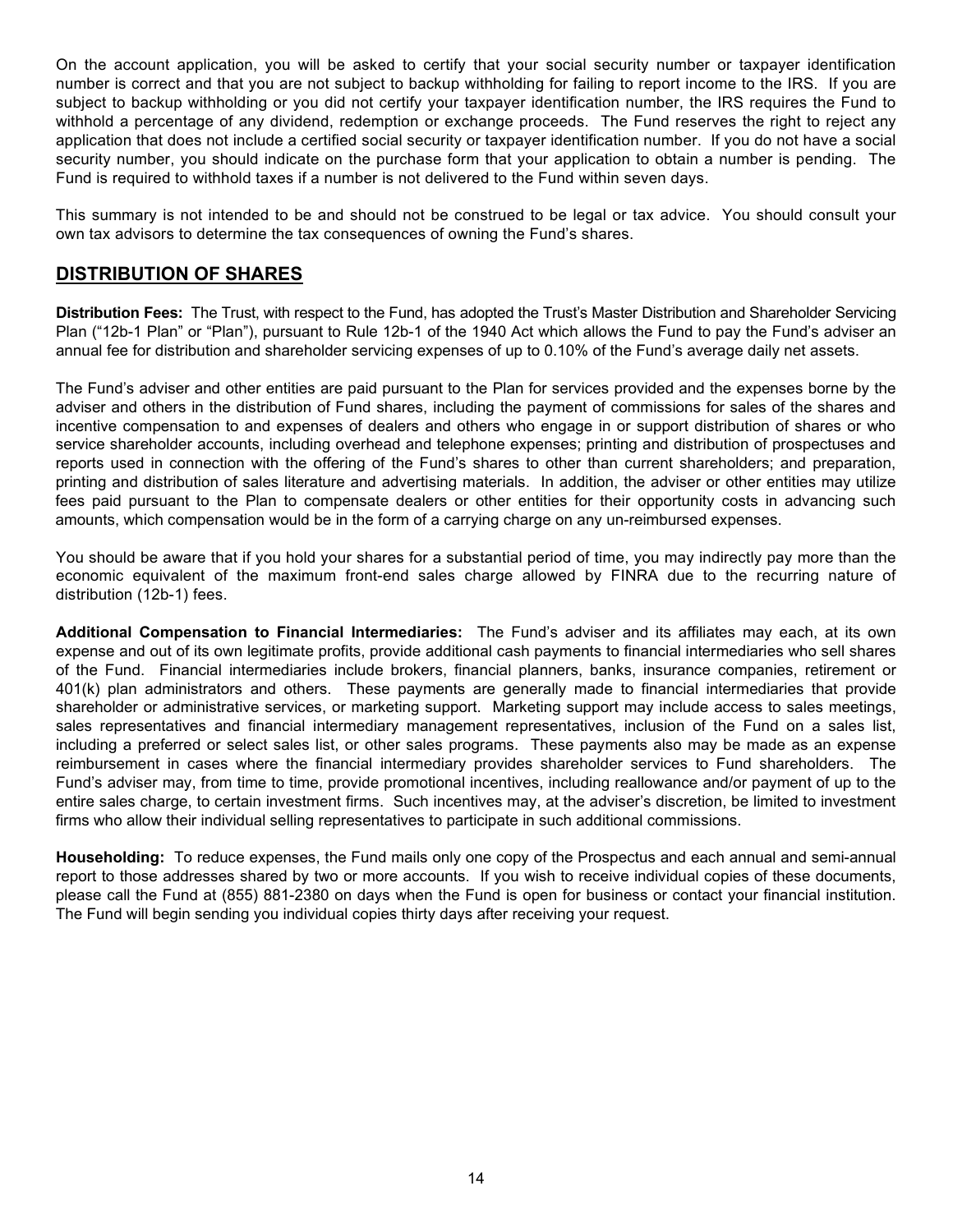### **FINANCIAL HIGHLIGHTS**

The financial highlights table is intended to help you understand the Fund's financial performance for the past 5 years. Certain information reflects financial results for a single Fund share. The total returns in the table represent the rate that an investor would have earned (or lost) on an investment in the Fund (assuming reinvestment of all dividends and distributions). This information for the Fund for each of the years in the two year period ended December 31, 2017 were derived from the financial statements audited by the Fund's prior Independent Registered Public Accounting Firm. The financial highlights for the years ended December 31, 2020, December 31, 2019 and December 31, 2018 were derived from the financial statements audited by the Independent Registered Public Accounting Firm BBD, LLP whose report, along with the Fund's financial statements, are included in the Fund's December 31, 2020 annual report, which is available upon request.

Per Share Data and Ratios for a Share of Beneficial Interest Outstanding Throughout Each Year

|                                                        | Year Ended<br>December 31.<br>2020 | Year Ended<br>December 31.<br>2019 | Year Ended<br>December 31.<br>2018 | Year Ended<br>December 31.<br>2017 | Year Ended<br>December 31.<br>2016 |
|--------------------------------------------------------|------------------------------------|------------------------------------|------------------------------------|------------------------------------|------------------------------------|
| Net Asset Value, Beginning of Year                     | 9.68                               | 9.57                               | 9.71                               | 9.78                               | 9.85                               |
| Income (loss) from investment operations:              |                                    |                                    |                                    |                                    |                                    |
| Net investment income (1)                              | 0.03                               | 0.13                               | 0.13                               | 0.11                               | 0.10                               |
| Net realized and unrealized gain (loss) on investments | 0.19                               | 0.23                               | (0.03)                             | 0.02                               | 0.01                               |
| Total from investment operations                       | 0.22                               | 0.36                               | 0.10                               | 0.13                               | 0.11                               |
| Less distributions from:                               |                                    |                                    |                                    |                                    |                                    |
| Net investment income                                  | (0.08)                             | (0.25)                             | (0.24)                             | (0.20)                             | (0.18)                             |
| Total from distributions                               | (0.08)                             | (0.25)                             | (0.24)                             | (0.20)                             | (0.18)                             |
| Net Asset Value, End of Year                           | 9.82                               | 9.68                               | 9.57                               | 9.71                               | 9.78                               |
| Total return (2)                                       | 2.24%                              | 3.78%                              | 1.04%                              | 1.31%                              | 1.06%                              |
| Net assets, end of year (000s)                         | 397,181                            | 161,140                            | \$<br>179,793                      | \$<br>270,353                      | \$<br>326,889                      |
| Ratio of gross expenses to average net assets          | 0.69%                              | 0.72%                              | 0.70%                              | 0.69%                              | 0.67%                              |
| Ratio of net expenses to average net assets            | $0.64\%$ (4)                       | 0.65%                              | 0.65%                              | 0.65%                              | 0.65%                              |
| Ratio of net investment income to average net assets   | 0.26%                              | 1.32%                              | 1.33%                              | 1.09%                              | 1.02%                              |
| Portfolio Turnover Rate                                | 433%                               | 431%                               | 197%                               | $133\%$ $(3)$                      | 108% (3)                           |

(1) Per share amounts calculated using the average share method, which appropriately presents the per share data for the year.

(2) Total returns shown are historical in nature and assume changes in share price, reinvestment of dividends, and capital gain distributions, if any, and exclude the effect of applicable sales loads. Had the Advisor not waived a portion of its fees, total returns would have been lower.

(3) The portfolio turnover rate excludes dollar roll transactions for the years ended December 31, 2017 and December 31, 2016. If these were included in the calculation the turnover percentage would be 160% and 134%. The fund had no dollar rolls for years ended December 31, 2018, December 31, 2019 or December 31, 2020.

(4) During the year ended December 31, 2020, the Advisor voluntarily waived a portion of the advisory fee. Without this waiver, the net expense ratio would have been 0.65%.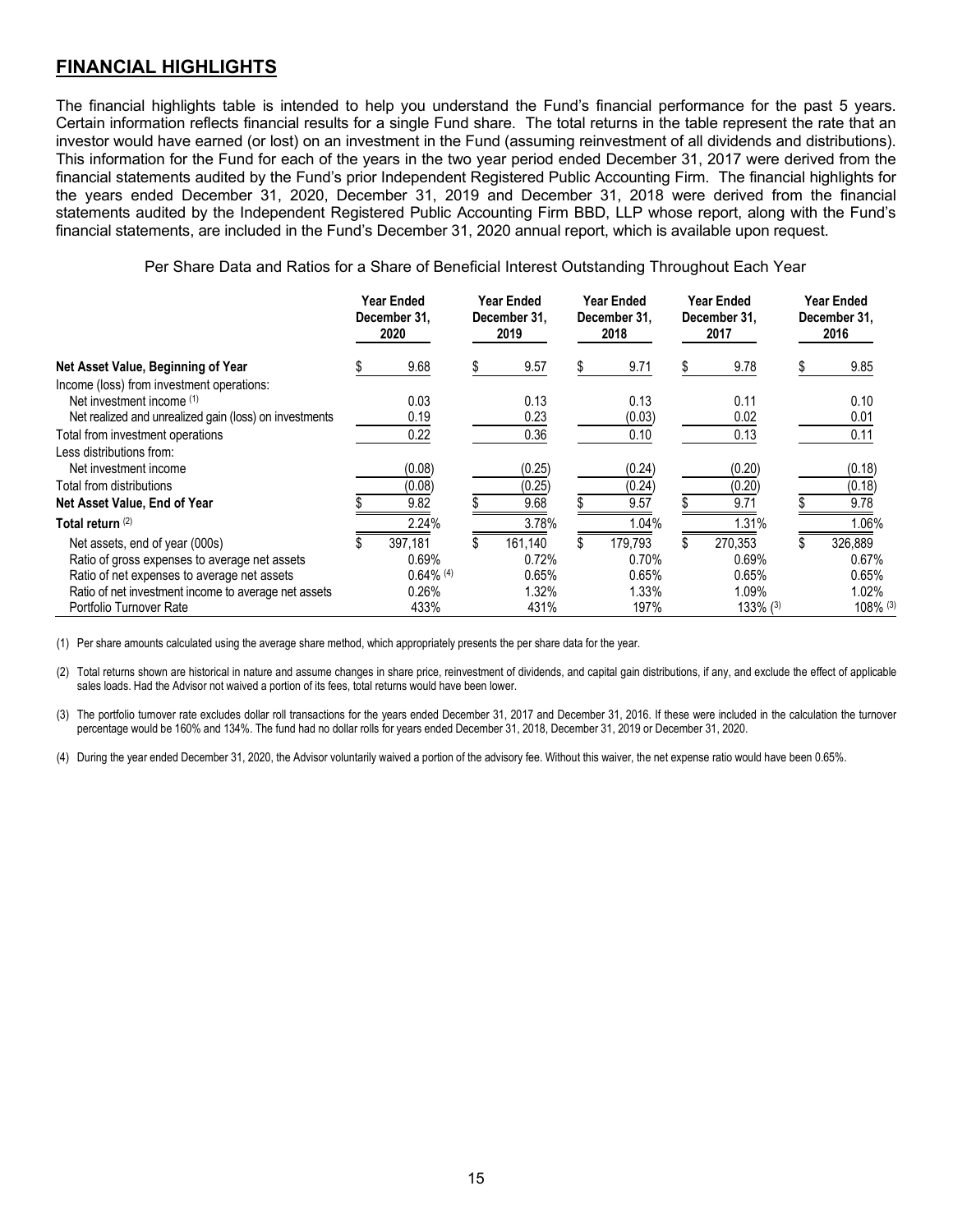## *PRIVACY NOTICE*

**Rev. February 2014**

### **FACTS WHAT DOES NORTHERN LIGHTS FUND TRUST DO WITH YOUR PERSONAL INFORMATION?**

**Why?** Financial companies choose how they share your personal information. Federal law gives consumers the right to limit some, but not all sharing. Federal law also requires us to tell you how we collect, share, and protect your personal information. Please read this notice carefully to understand what we do.

**What?** The types of personal information we collect and share depends on the product or service that you have with us. This information can include:

- Social Security number and wire transfer instructions
- account transactions and transaction history
- investment experience and purchase history

When you are *no longer* our customer, we continue to share your information as described in this notice.

**How?**

All financial companies need to share customers' personal information to run their everyday business. In the section below, we list the reasons financial companies can share their customers' personal information; the reasons Northern Lights Fund Trust chooses to share; and whether you can limit this sharing.

| <b>Reasons we can share your</b><br>personal information:                                                                                                                                    | <b>Does Northern Lights Fund</b><br><b>Trust share information?</b> | Can you limit this sharing? |  |  |
|----------------------------------------------------------------------------------------------------------------------------------------------------------------------------------------------|---------------------------------------------------------------------|-----------------------------|--|--|
| For our everyday business purposes -<br>such as to process your transactions, maintain<br>your account(s), respond to court orders and<br>legal investigations, or report to credit bureaus. | YES                                                                 | N <sub>O</sub>              |  |  |
| For our marketing purposes -<br>to offer our products and services to you.                                                                                                                   | NO.                                                                 | We don't share              |  |  |
| For joint marketing with other financial<br>companies.                                                                                                                                       | N <sub>O</sub>                                                      | We don't share              |  |  |
| For our affiliates' everyday business<br>purposes - information about your transactions<br>and records.                                                                                      | <b>NO</b>                                                           | We don't share              |  |  |
| For our affiliates' everyday business<br>purposes - information about your credit<br>worthiness.                                                                                             | <b>NO</b>                                                           | We don't share              |  |  |
| For nonaffiliates to market to you                                                                                                                                                           | NO                                                                  | We don't share              |  |  |

**QUESTIONS? Call 1-631-490-4300**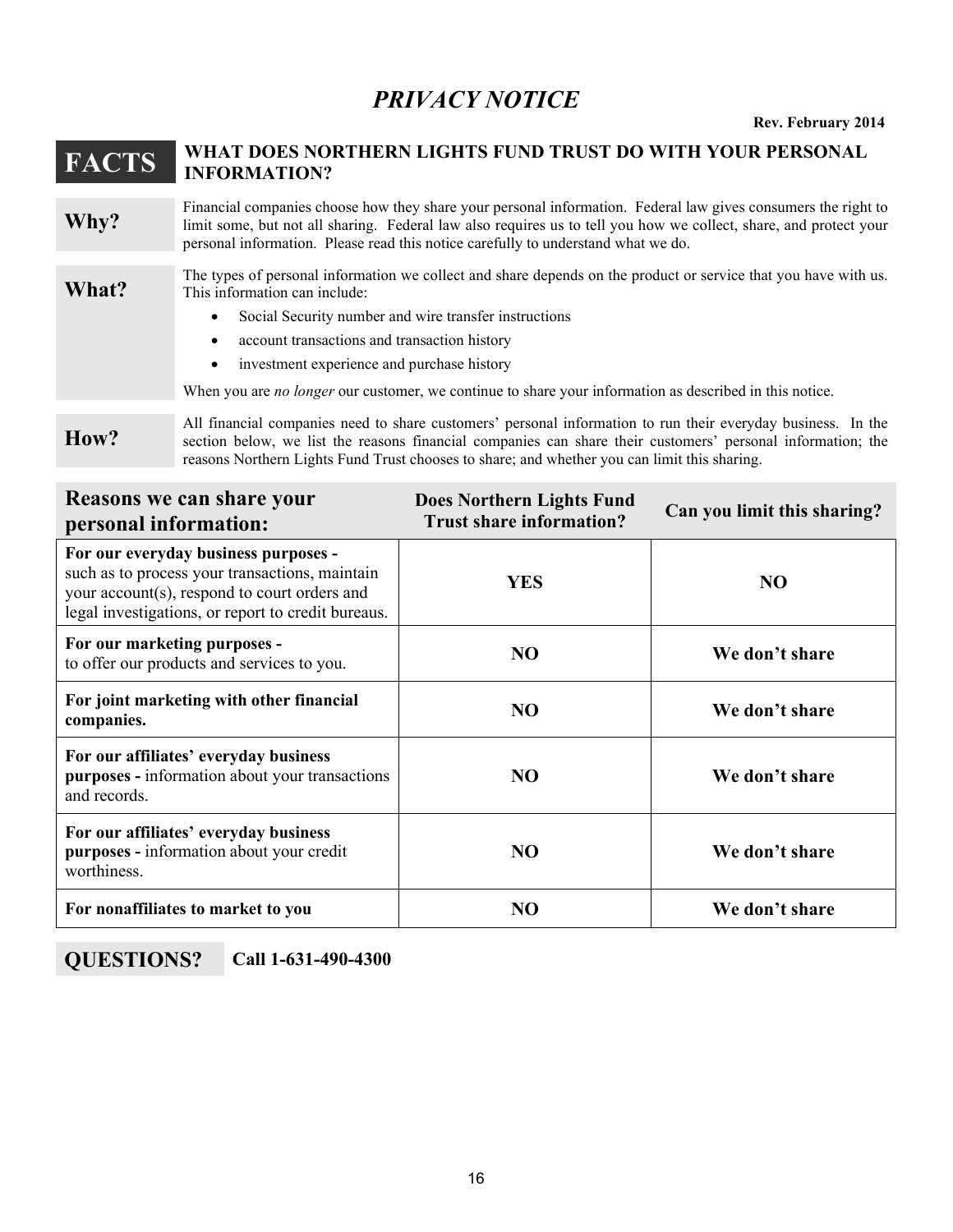### **What we do:**

| <b>How does Northern Lights Fund</b><br>Trust protect my personal information? | To protect your personal information from unauthorized access and use,<br>we use security measures that comply with federal law. These measures<br>include computer safeguards and secured files and buildings.<br>Our service providers are held accountable for adhering to strict policies and<br>procedures to prevent any misuse of your nonpublic personal information. |  |  |
|--------------------------------------------------------------------------------|-------------------------------------------------------------------------------------------------------------------------------------------------------------------------------------------------------------------------------------------------------------------------------------------------------------------------------------------------------------------------------|--|--|
| <b>How does Northern Lights Fund</b>                                           | We collect your personal information, for example, when you                                                                                                                                                                                                                                                                                                                   |  |  |
| Trust collect my personal information?                                         | • open an account or deposit money                                                                                                                                                                                                                                                                                                                                            |  |  |
|                                                                                | • direct us to buy securities or direct us to sell your securities                                                                                                                                                                                                                                                                                                            |  |  |
|                                                                                | • seek advice about your investments                                                                                                                                                                                                                                                                                                                                          |  |  |
|                                                                                | We also collect your personal information from others, such as credit<br>bureaus, affiliates, or other companies.                                                                                                                                                                                                                                                             |  |  |
|                                                                                | Federal law gives you the right to limit only:                                                                                                                                                                                                                                                                                                                                |  |  |
| Why can't I limit all sharing?                                                 | • sharing for affiliates' everyday business purposes – information<br>about your creditworthiness.                                                                                                                                                                                                                                                                            |  |  |
|                                                                                | • affiliates from using your information to market to you.                                                                                                                                                                                                                                                                                                                    |  |  |
|                                                                                | sharing for nonaffiliates to market to you.                                                                                                                                                                                                                                                                                                                                   |  |  |
|                                                                                | State laws and individual companies may give you additional rights to<br>limit sharing.                                                                                                                                                                                                                                                                                       |  |  |

| <b>Definitions</b>   |                                                                                                                             |
|----------------------|-----------------------------------------------------------------------------------------------------------------------------|
| <b>Affiliates</b>    | Companies related by common ownership or control. They can be<br>financial and nonfinancial companies.                      |
|                      | • Northern Lights Fund Trust does not share with our affiliates.                                                            |
| <b>Nonaffiliates</b> | Companies not related by common ownership or control. They can be<br>financial and nonfinancial companies.                  |
|                      | • Northern Lights Fund Trust does not share with nonaffiliates so<br>they can market to you.                                |
| Joint marketing      | A formal agreement between nonaffiliated financial companies that<br>together market financial products or services to you. |
|                      | • Northern Lights Fund Trust doesn't jointly market.                                                                        |